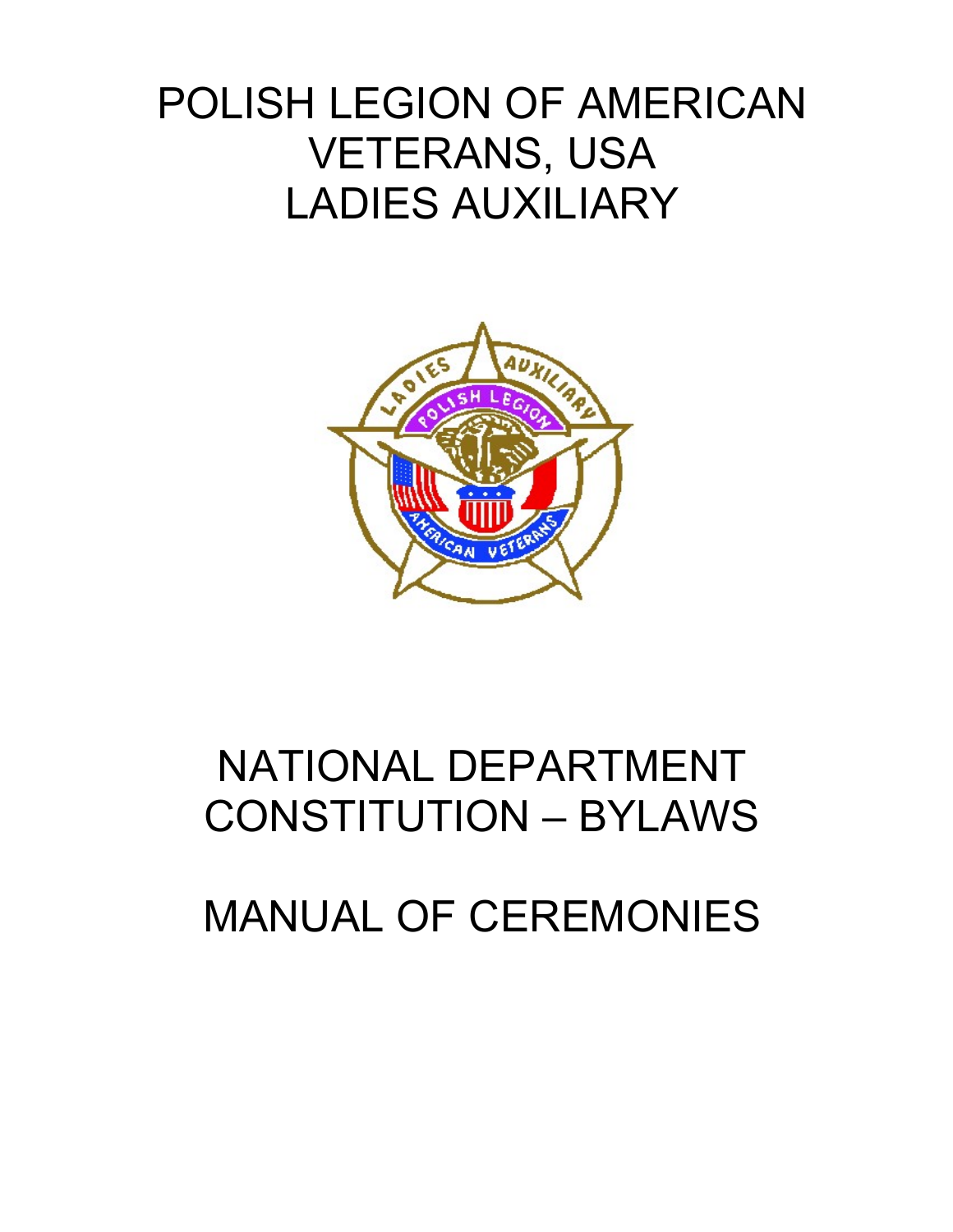## INDEX **CONSTITUTION**

| <b>Name</b>         |                            |
|---------------------|----------------------------|
| <b>Objective</b>    |                            |
|                     | <b>National Department</b> |
|                     | <b>ARTICLE II</b><br>2     |
| Membership          |                            |
|                     | <b>ARTICLE III</b>         |
| <b>Officers</b>     |                            |
|                     | ARTICLE IV.                |
| <b>Elections</b>    |                            |
|                     | 2                          |
| <b>NEC Meetings</b> |                            |
|                     | <b>ARTICLE VI</b> .<br>3   |
| <b>Amendments</b>   |                            |

#### BY-LAWS

| <b>ARTICLE I</b>               | 4 |
|--------------------------------|---|
| <b>Members</b>                 |   |
| <b>Active Regular Members</b>  |   |
| Life Member                    |   |
| Woman veteran                  | 5 |
| <b>Gold Star Mother</b>        |   |
| <b>Honorary Member</b>         |   |
| Transfer                       |   |
| Newly Admitted Members         | 5 |
| Daughters and                  |   |
| Granddaughters                 | 5 |
| <b>ARTICLE II</b>              | 6 |
| <b>Dues, Fees and Finances</b> |   |
| Membership Dues and            |   |
| <b>Special Assessments</b>     |   |
| <b>Delinquent Members</b>      |   |
| Reinstatement                  |   |
| Non Payment of Dues 2+ years   |   |
| <b>Finances</b>                |   |
| Revenue                        |   |
|                                |   |
| <b>Officers</b>                |   |
| Term of Office of Elected      |   |
| Officers                       |   |
| <b>Appointed Officers</b>      |   |
| Compensation                   | 7 |
| Records                        |   |
| <b>ARTICLE IV</b>              | 7 |
| <b>Meetings</b>                |   |
| <b>NEC Meeting</b>             |   |
| <b>National Advisory VAVS</b>  |   |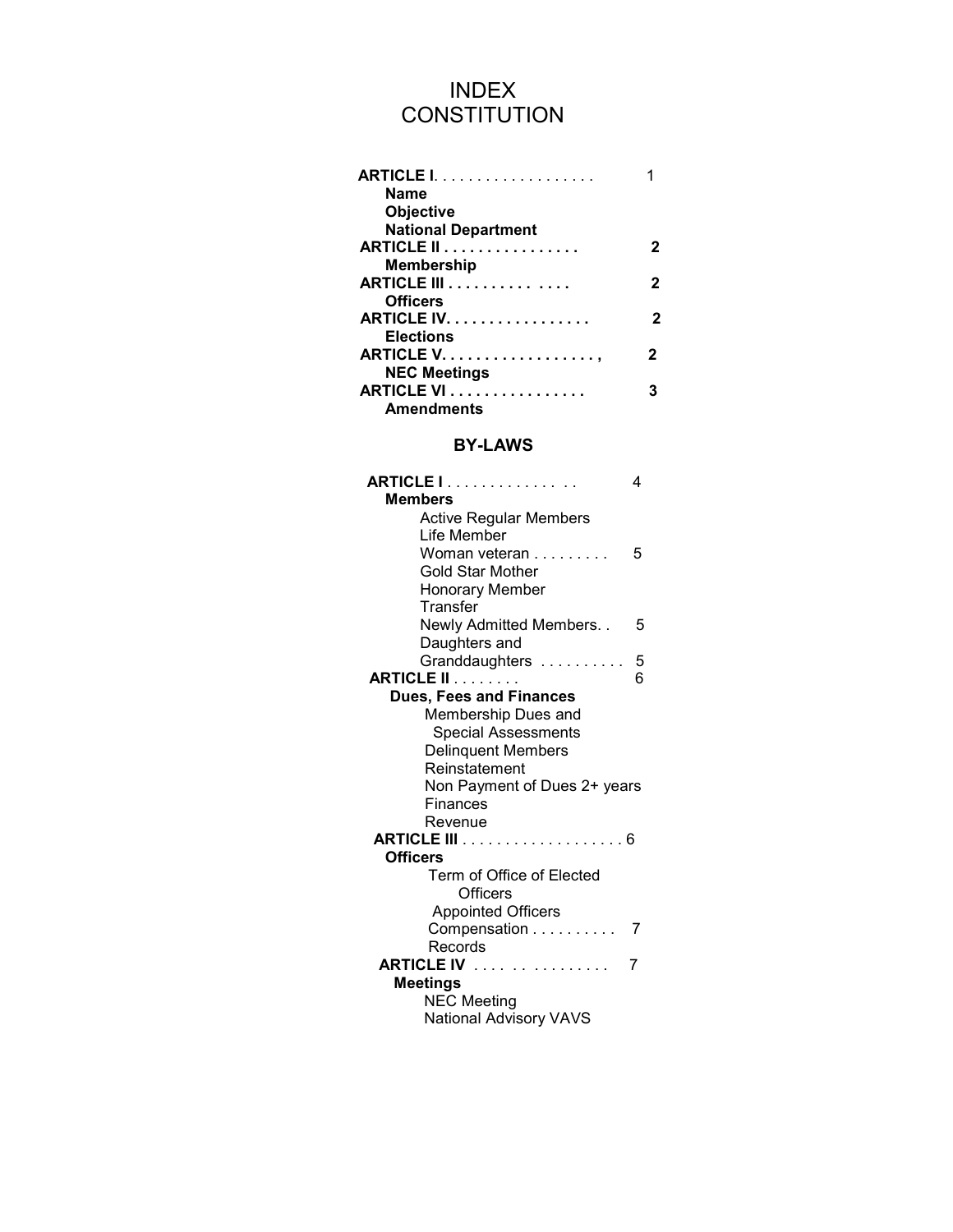#### Conventions

|                    | <b>Special National Convention</b>         |      |
|--------------------|--------------------------------------------|------|
|                    | Delegates                                  | 8    |
|                    | <b>Convention Delegates</b>                |      |
|                    | <b>Chapter Delegates</b>                   |      |
|                    | <b>New Chapters</b>                        |      |
|                    | <b>Payment for Delegates</b>               |      |
|                    |                                            |      |
|                    | <b>Mandates and Expenses</b>               |      |
|                    | Caps                                       |      |
|                    | State Conventions                          | 9    |
|                    |                                            | 9    |
|                    | <b>Elections</b>                           |      |
|                    | <b>Election of Officers</b>                |      |
|                    | Order of Balloting                         |      |
| <b>ARTICLE VII</b> |                                            |      |
|                    |                                            |      |
|                    | <b>Tellers</b>                             |      |
|                    | <b>Recording Votes Cast</b>                |      |
|                    |                                            |      |
|                    | Inspector $\ldots \ldots \ldots \ldots 10$ |      |
|                    | <b>ARTICLE VIII</b>                        | . 10 |
|                    | <b>Past National Presidents</b>            |      |
|                    | <b>Past National Presidents</b>            |      |
|                    | Caps                                       |      |
|                    |                                            |      |
|                    | <b>Gold Star Mothers Auxiliary</b>         |      |
|                    | Delegate                                   |      |
|                    |                                            |      |
|                    | <b>Honorary Member</b>                     |      |
| <b>ARTICLE XI</b>  | . 11                                       |      |
|                    | <b>Duties of National Officers</b>         |      |
|                    | <b>National President</b>                  |      |
|                    |                                            |      |
|                    | Vice President 12                          |      |
|                    | Recording Secretary                        |      |
|                    | <b>Membership Director</b>                 |      |
|                    | Treasurer                                  |      |
|                    | Americanism/Youth Officer                  |      |
|                    | Parliamentarian                            |      |
|                    | Scholarship Officer                        |      |
|                    | Sergeant-At-Arms                           |      |
|                    | VAVS Representative  13                    |      |
|                    | <b>VAVS Deputy</b>                         |      |
| <b>ARTICLE XII</b> |                                            | -13  |
|                    | <b>Veterans Affairs Voluntary Service</b>  |      |
|                    |                                            |      |
|                    | National VAVS Representative               |      |
|                    | National VAVS Deputy 14                    |      |
|                    | Department Hospital Chairman               |      |
|                    | <b>Chief of Voluntary Service</b>          |      |
|                    | <b>VAVS Representative</b>                 |      |
|                    | <b>VAVS Deputy</b>                         |      |
|                    | <b>VAVS Joint Review</b>                   |      |
|                    | Honorary VAVS Representative               |      |
|                    |                                            |      |
|                    |                                            |      |
|                    | <b>ARTICLE XIII</b><br>. 14                |      |
|                    | <b>Organizing a State Department</b>       |      |
|                    |                                            |      |
|                    | Provisional State Department 15            |      |

 Duty of State Department **State Executive Committee Officers**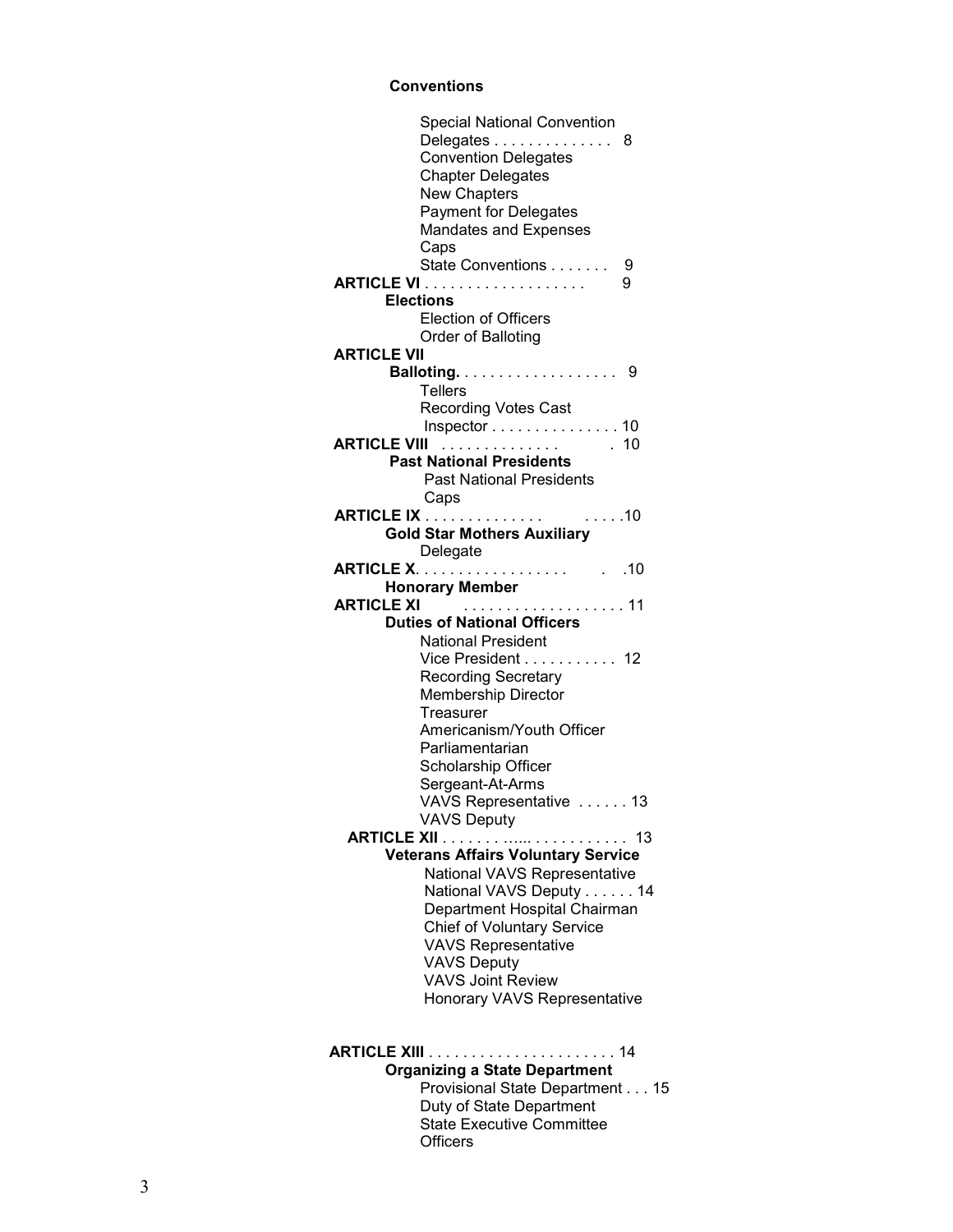| <b>State Conventions</b><br>Quorum<br>Dues<br><b>State President</b><br>Tour<br><b>Minutes</b><br><b>Successors</b><br>National Department<br><b>ARTICLE XIV </b><br><b>Local Chapters</b><br>Organizing a Chapter<br><b>Local Chapters</b><br><b>Election of Officers</b><br><b>Disbanding Chapter</b><br>Dues | 16<br>17 |
|-----------------------------------------------------------------------------------------------------------------------------------------------------------------------------------------------------------------------------------------------------------------------------------------------------------------|----------|
| Amendments to Chapter<br>By-Laws                                                                                                                                                                                                                                                                                |          |
| <b>Successors</b><br>ARTICLE XV                                                                                                                                                                                                                                                                                 | 17       |
| Vacancy                                                                                                                                                                                                                                                                                                         |          |
| Vacancy/President<br>Notice of Intention                                                                                                                                                                                                                                                                        |          |
| <b>Discipline</b>                                                                                                                                                                                                                                                                                               |          |
| <b>Members</b>                                                                                                                                                                                                                                                                                                  |          |
| <b>Awards and Decorations</b>                                                                                                                                                                                                                                                                                   |          |
| Awards and Decorations<br><b>Outstanding Work</b><br>Merit Pin<br>Anniversary                                                                                                                                                                                                                                   |          |
|                                                                                                                                                                                                                                                                                                                 | 19       |
| Regalia<br><b>Past Presidents</b>                                                                                                                                                                                                                                                                               |          |
| Uniform                                                                                                                                                                                                                                                                                                         |          |
|                                                                                                                                                                                                                                                                                                                 | 20       |
| <b>National Convention-Local</b>                                                                                                                                                                                                                                                                                |          |
| <b>Arrangement Committee</b>                                                                                                                                                                                                                                                                                    |          |
| <b>National Convention Corporation</b><br><b>Hosting Department</b>                                                                                                                                                                                                                                             |          |
| Local Arrangements Chairman                                                                                                                                                                                                                                                                                     |          |
| <b>And Committee</b>                                                                                                                                                                                                                                                                                            |          |
| <b>National President</b>                                                                                                                                                                                                                                                                                       |          |
| President's Luncheon                                                                                                                                                                                                                                                                                            |          |
| <b>Amendments</b><br>By-Laws<br>Submission<br><b>Recording Secretary</b>                                                                                                                                                                                                                                        |          |
|                                                                                                                                                                                                                                                                                                                 |          |
| <b>Parliamentary Authority</b><br><b>Daughters and</b><br><b>Granddaughters</b>                                                                                                                                                                                                                                 |          |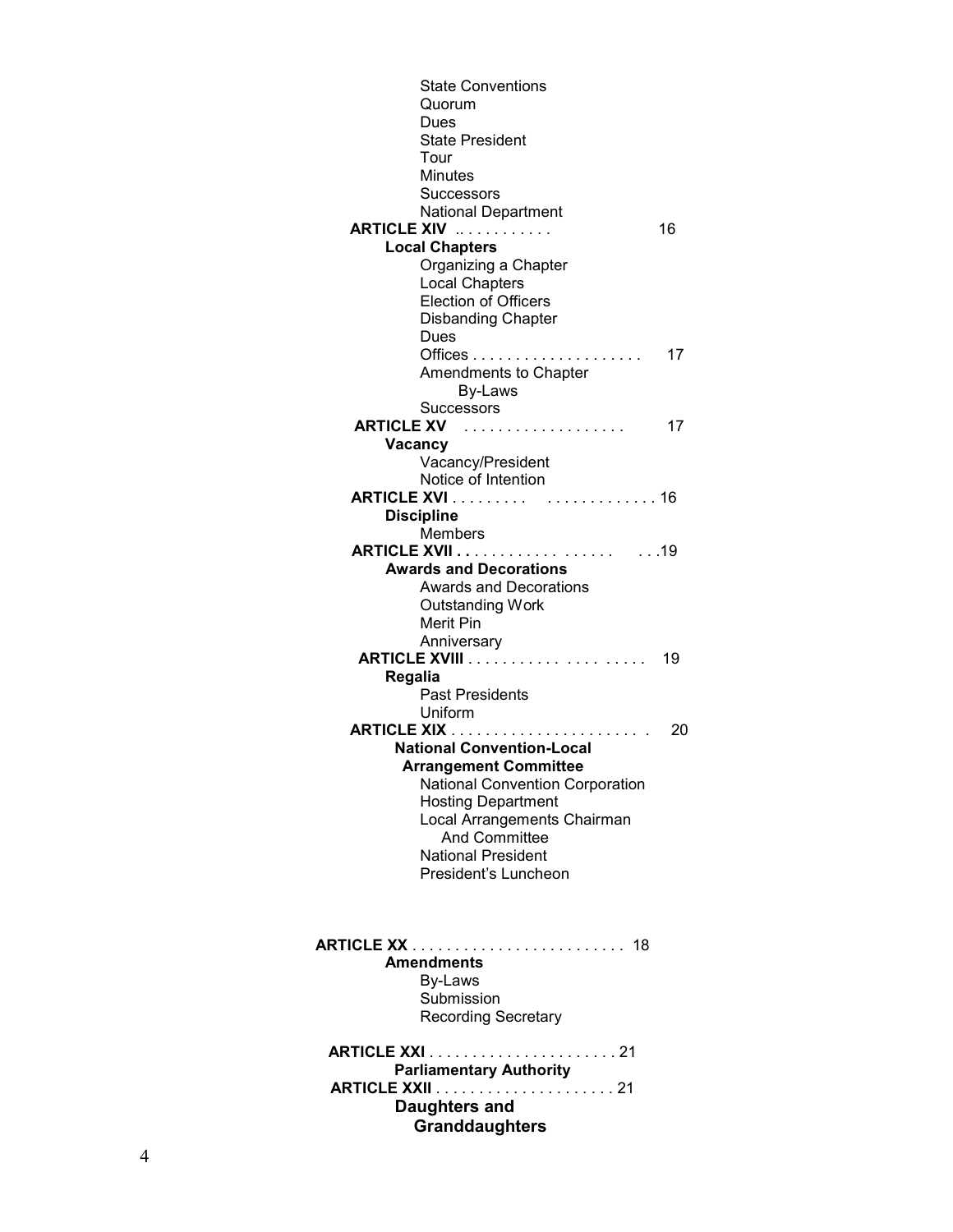#### Administration of the Auxiliary

### MANUAL OF CEREMONIES

| Administering Oath 21              |
|------------------------------------|
| <b>New Members</b>                 |
| <b>Elected/Appointed Officers</b>  |
| <b>Convention Delegates</b>        |
| <b>Convention Chairman</b>         |
| Installing Officers 22             |
| Funeral Service 23                 |
| Auxiliary member                   |
| <b>State or National President</b> |
| Gold Star Mother 24                |
| Draping of Charter 26              |
| Conducting a Meeting 27            |
| General Instructions 28            |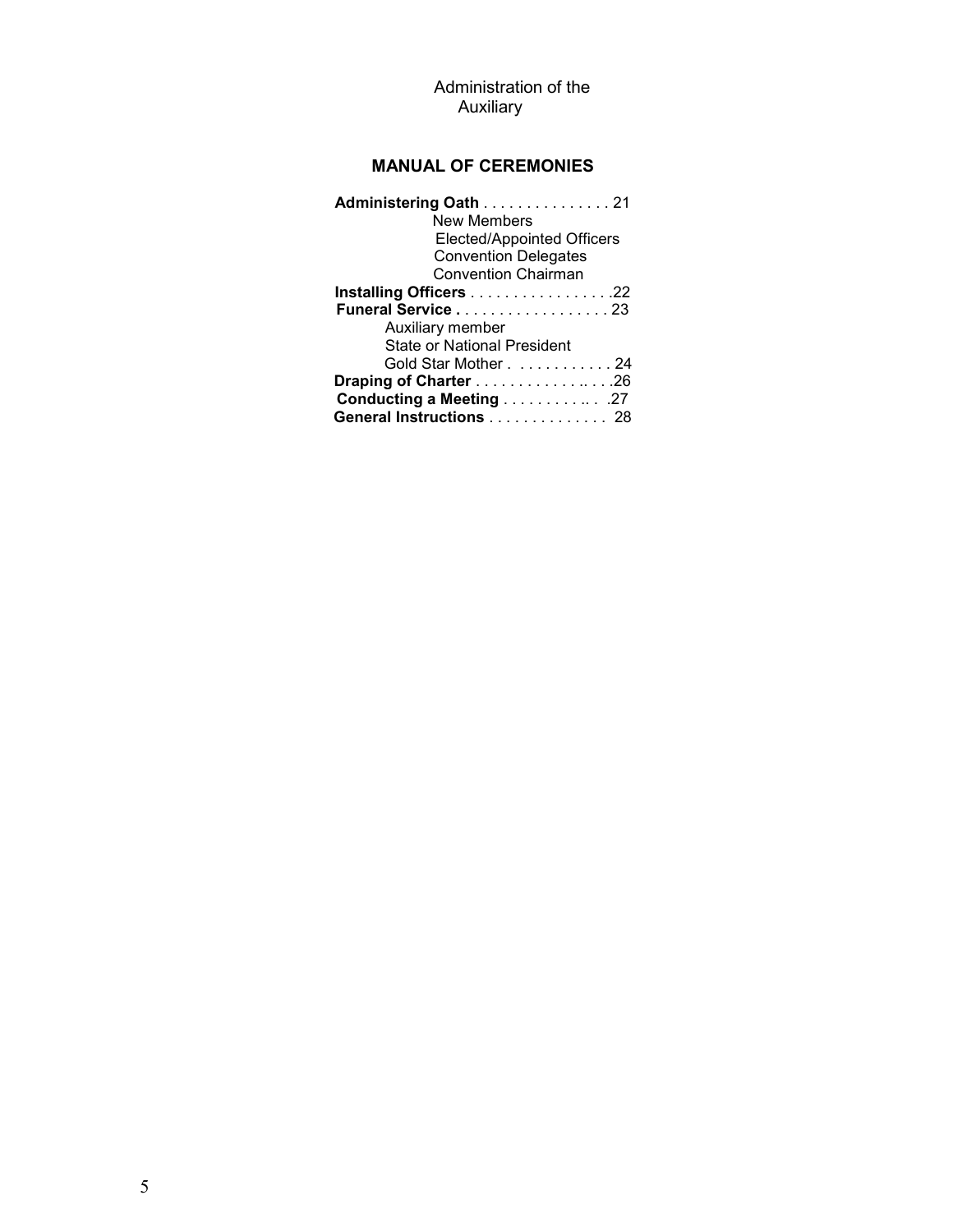#### PLEDGE OF ALLEGIANCE

I pledge allegiance to the flag of the United States of America, and to the Republic for which it stands, one nation under God, indivisible with liberty and justice for all.

#### PREAMBLE

The Polish Legion of American Veterans, U.S.A. Ladies Auxiliary, an organization of relatives of honorably discharged veterans of the Armed Forces of the U.S.A. of all wars and conflicts are pledged to:

- Bring moral and material support to hospitalized veterans, aid widows and orphans of Polish Legion of American Veterans;
- Maintain and preserve a true spirit of fraternity and patriotism by mutual aid, support and cooperation;
- Encourage active interest in all manifestations and demonstrations of a patriotic nature, that the glory and sanctity of American ideals may be forever preserved;
- Combat all influences aiming to destroy or weaken our American Institutions and democratic form of government; and
- Disseminate a true conception of Americanism and the love and understanding of American ideals, hopes and aspirations.

#### PRAYER

Dear God, we ask Thy blessing upon the Polish Legion of American Veterans, U.S.A., who have served our country in war. We ask Thy blessings and comfort for all those in hospitals and homes and wherever they may be, sick in mind and body. May their pain be eased and their burden lifted. May their example guide us now and forever, Amen.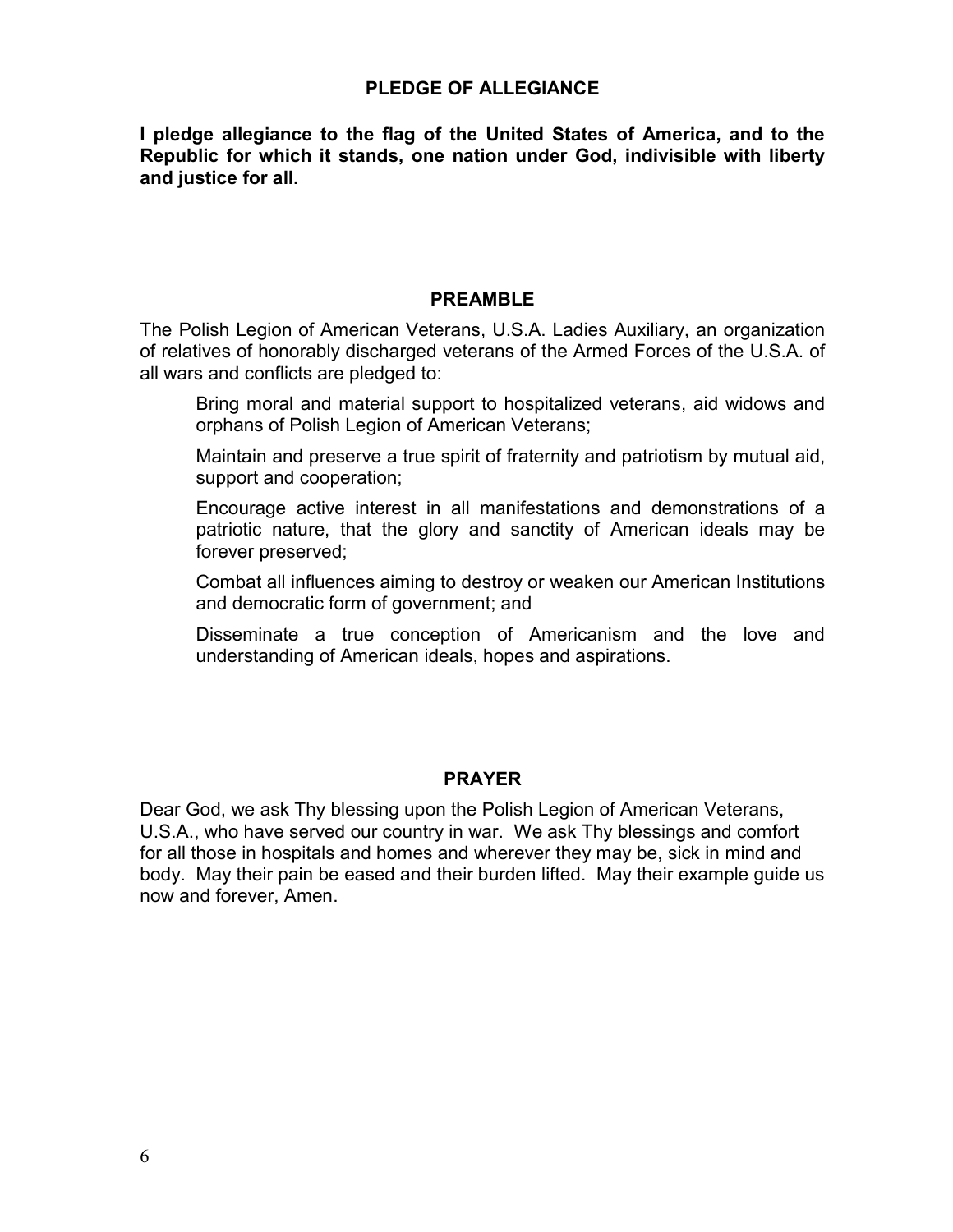## **CONSTITUTION**

## ARTICLE I – NAME – ORGANIZATION

The name of the organization shall be Polish Legion of American Veterans, U.S.A. Ladies Auxiliary, hereinafter referred to as PLAVA or PLAV Ladies Auxiliary.

The PLAVA is the Ladies Auxiliary of the Polish Legion of American Veterans, U.S.A. (PLAV). The PLAVA shall be self-administered, but shall be governed by the PLAV Constitution/Bylaws and by any rules and regulations as may be prescribed.

#### **OBJECTIVE**

The purpose of the PLAVA is to provide moral and material support to hospitalized veterans, and other worthy patriotic and civic endeavors.

#### NATIONAL DEPARTMENT

The National Department shall be composed of elected and appointed officers, Past National Presidents, State Presidents by virtue of their office, and such other officers as the National Convention shall specify. This group of officers shall be designated as The National Executive Committee (NEC). (See Article V.)

The PLAVA shall be organized with a National Department, Three (3) Zones, individual State Departments and local chapters within State Departments.

## ARTICLE II – MEMBERSHIP

**Section 1.** There shall be but three (3) forms of membership

- 1. Active Regular Membership
- 2. Lifetime Membership
- 3. Honorary Membership

To be eligible for membership, you must be an American Citizen, a wife, mother, sister, daughter, widow, granddaughter, grandmother, niece or step-daughter of an honorably discharged Veteran who served in the Armed Forces of the United States of America, in all wars and conflicts, or, who is recognized as a Veteran by the U.S. Congress, the Department of Defense and/or the U.S. Department of Veterans Affairs.

Section 2. A PLAVA member shall belong to only one chapter at any one time.

**Par. 1.** Membership is open to eligible applicants who have reached the age of 16.

**Par. 2.** The term of membership and requirements for holding office in the PLAVA shall be in accordance with PL98-372. (No discrimination on the basis of race, color, religion or national origin).

Section 3. Principles – No person who is a member or who advocates the principles of any organization believing in, or working for the overthrow of the US Governments by force and refuses to uphold and defend the Constitution of the US shall be accepted as a member of the PLAVA.

Section 4. Par. 1. Chapter-at-Large - The National Department shall maintain a Chapter-at-Large Chapter which shall be administered as herein provided.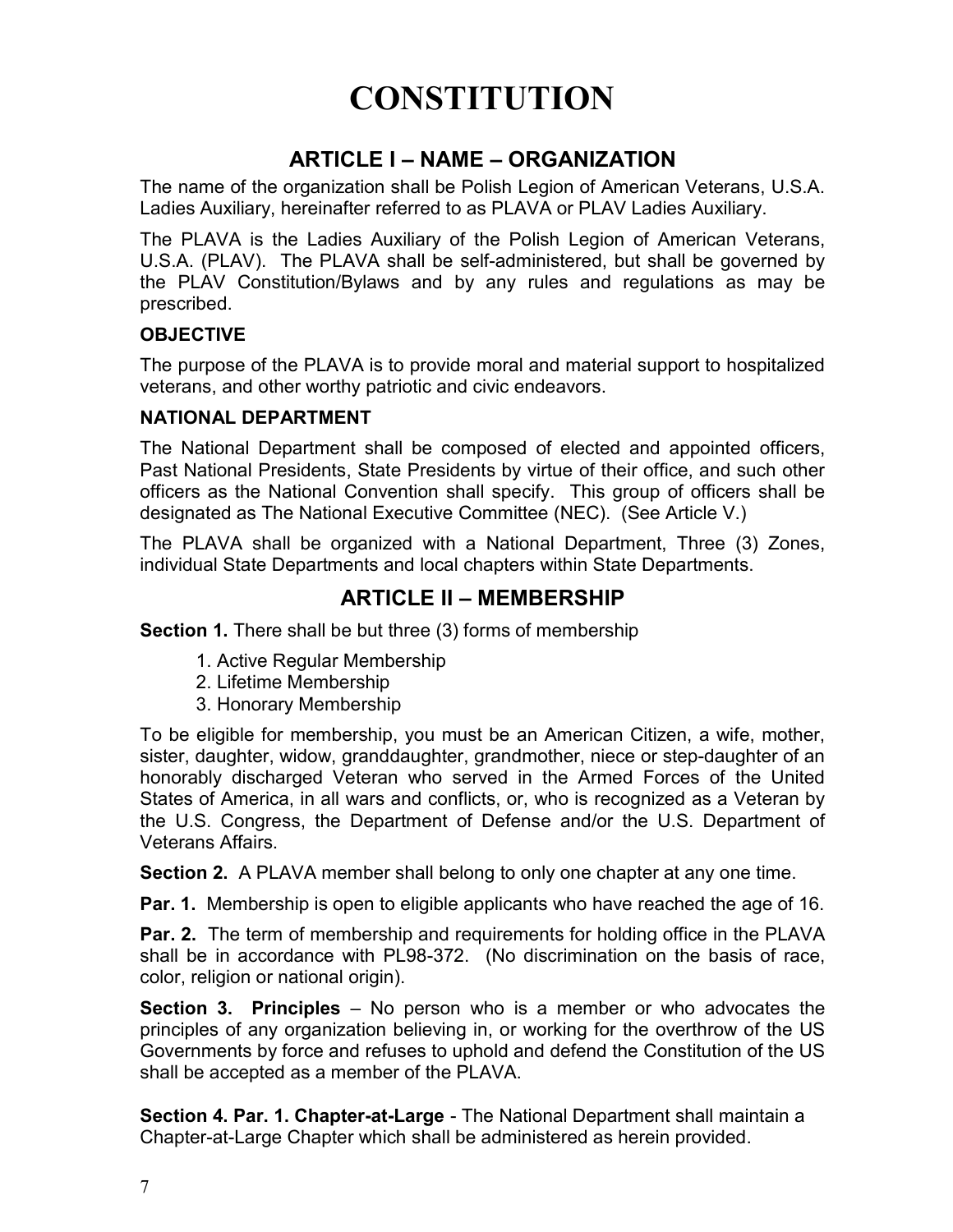Sec. 4. Par. 2. Membership of the Chapter-at-Large Chapter shall be restricted to Auxiliary members who desire a membership in the Polish Legion of American Veterans Ladies Auxiliary, USA and who resides in States where no State Departments and/or Chapter exists within a 50 mile radius.

Sec. 4 Par. 3. The prospective new members to the Chapter-at-Large chapter must have been sponsored by an active member of the Polish Legion of American Veterans, Ladies Auxiliary.

Sec. 4. Par. 4. Annual dues to the National Chapter-at-Large Chapter shall be established at a National Convention and shall be paid directly to the National Department.

Sec. 4. Par. 5. Such Portion of dues of the Chapter-at-Large Chapter in excess of the annual per capita due to the National Department shall be maintained in a separate fund and expended solely for the purpose of establishing new Chapters in States where no P.L.A.V.A., USA Chapters exist.

Section 5. Par. 1. State Department – Chapter-at-Large - A State Department may, at its discretion, establish Chapter-at-Large Chapter or Chapters within the legal boundaries of its State. This Chapter, shall be administered by the State Executive Committee.

Sec. 5. Par. 2. Membership in the State Department Chapter-at-Large shall be restricted to eligible Auxiliary desiring membership in the Polish Legion of American Veterans, Ladies Auxiliary, U.S.A., residing in the State, but living in Counties where no Chapter or Chapters exist within a 50 mile radius.

Sec. 5. Par. 3. Prospective members of the State Department Chapter-at-Large Chapters shall be sponsored by an active member of the Polish Legion of American Veterans, U.S.A. and Ladies Auxiliary.

Sec. 5. Par. 4. Dues to the State Department Chapter-at-Large Chapter shall be determined by the State Convention, provided, however, that the amount of annual dues, which shall be due to the National Department for each member and shall not in any manner be affected by the decision of the State Convention or the State Department.

Sec. 5. Par. 5. The State Department Chapter-at-Large Chapter shall be bound by all existing provisions of the National Constitution and its By-Laws, as relating to local Chapters, excepting those provided for in this Article. (See Article XIV – Local Chapters as to the procedure of forming this Chapter-at-Large.) with the exception of Section 1 a) which states the Post Commander needs to submit a letter asking for the formation of the Chapter. Application by Charter members need to be Directed to either the State Department or National Department, whichever is appropriate.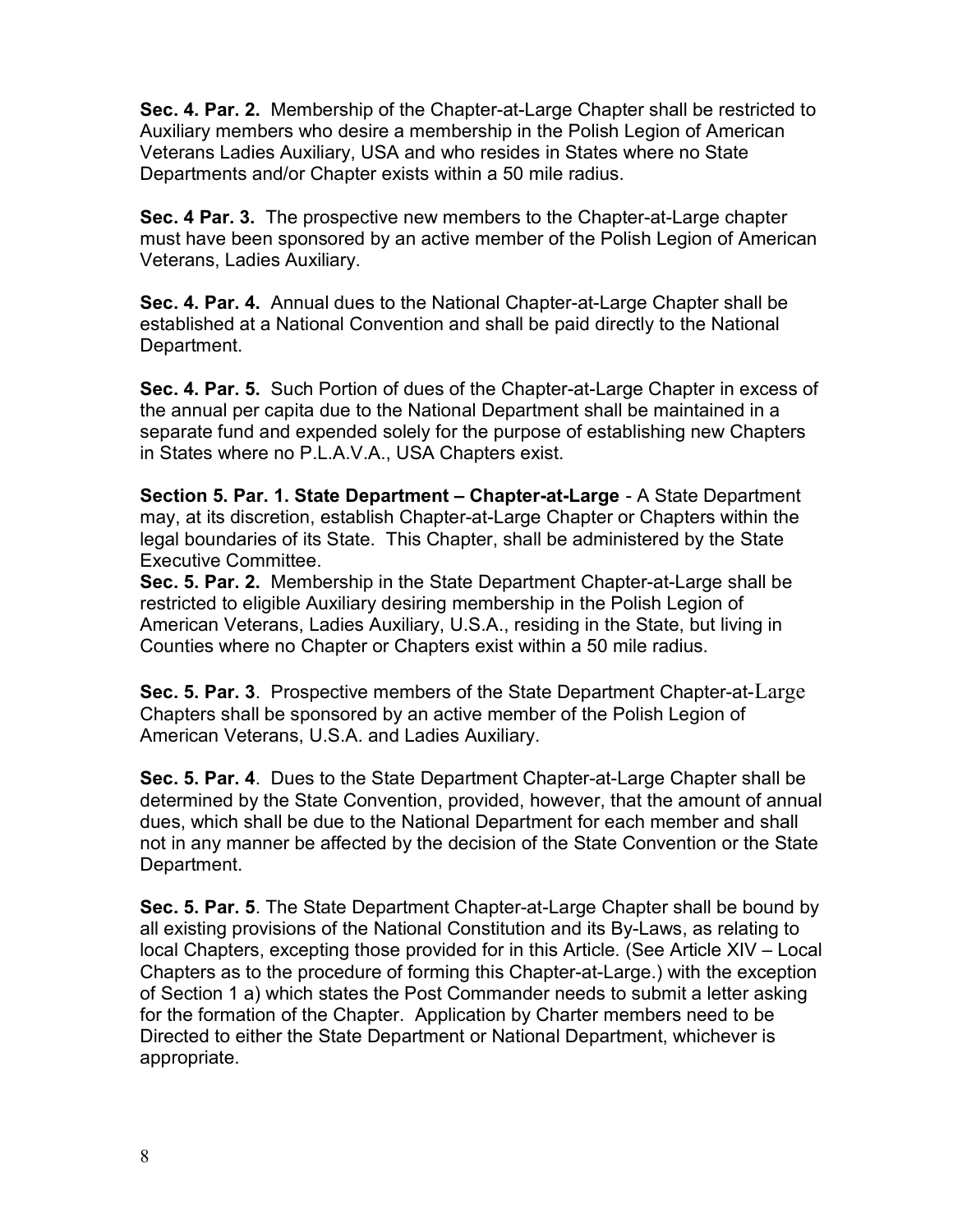## ARTICLE III – OFFICERS

Section 1. The National officers of the PLAVA shall be elected by the National Convention.

Section 2. The National President shall within 60 days, following the National Convention, appoint officers to the Standing Committees.

## ARTICLE IV – ELECTIONS

Section 1. Election of Officers – shall be by secret ballot.

Section 2. Term of Office of Elected Officers –shall assume their duties at the close of the convention and shall serve two (2) years or until their successors are elected.

Section 3. Appointed Officers – shall assume their duties upon acceptance of the office and shall serve a term of two (2) years and be confirmed by the NEC following the convention.

## ARTICLE V – MEETINGS

Section 1. Par. 1. National Executive Committee Meeting – shall be called by the Polish Legion of American Veterans, U.S.A. and shall be held two (2) times between National Conventions.

**Par. 2.** The National Executive Committee (NEC) shall be the administrative power between conventions.

## ARTICLE VI – AMENDMENTS

**Section 1. Par. 1. Constitution** – may be amended at any biennial convention by a 2/3 vote with notice to the NEC ninety (90) days prior to the convention.

**Par. 2.** The Constitution may be amended at the biennial convention without notice by a unanimous vote of voting delegates.

Section 2. Submission – The proposed amendment shall be submitted to the Recording Secretary in triplicate by:

- a. Chapters and confirmed by the State Department
- b. State Executive Committee (SEC)
- c. National Executive Committee (NEC)

Section 3. Recording Secretary – shall mail the proposed amendments sixty (60) days prior to the convention to the State Departments and members of the NEC.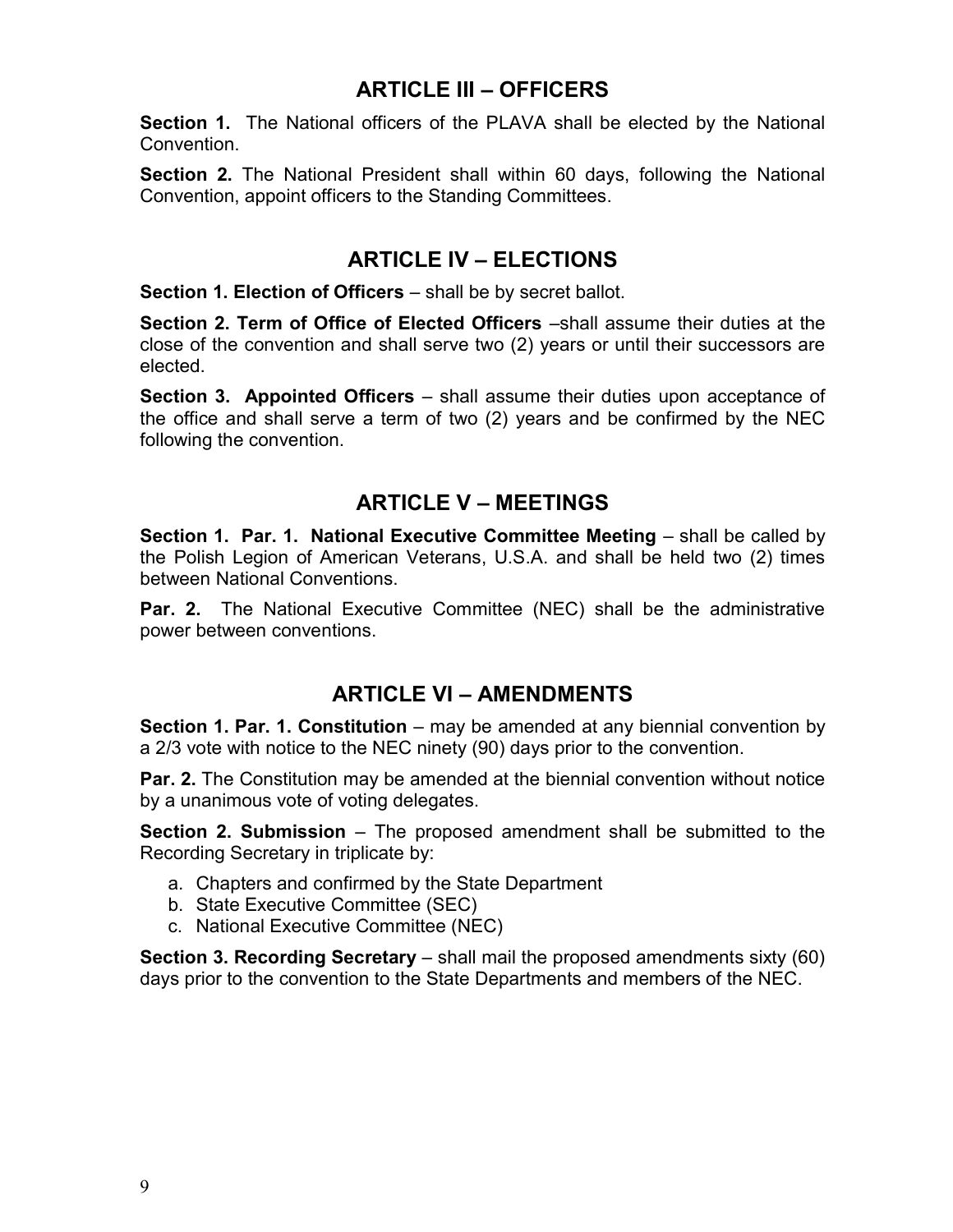## BY-LAWS

## ARTICLE I – MEMBERS

#### Section 1. There shall be the following classes of members

a) Active Regular; b) Life member; c) Woman Veteran; d) Gold Star Mother; e) Honorary Member

#### Section 2. Active Regular Member

Par. 1. Any American Citizen, being wife, mother, sister, daughter, widow, granddaughter, grandmother, niece or step-daughter of honorably discharged Veteran who served in the Armed Forces of the United States of America, in all wars and conflicts, or, who is recognized as a Veteran by the U.S. Congress, the Department of Defense and/or the U.S. Department of Veterans Affairs.

**Par. 2.** A completed application at a chapter meeting stating the relationship to the veteran shall be submitted by the sponsor for approval by the majority of members present. At the following meeting, the Oath of a New Member shall be administered to the applicant.

**Par. 3.** The member has the right to attend, to vote and debate at any regular or special meeting.

**Par. 4.** An applicant related to a Career Veteran of the Armed Forces of the United States of America may become a member of the PLAVA providing the veteran's service is, at all times, in keeping with the Uniform Code of Military Justice, of the United States.

Par. 5. Applicants related to members of the National Guard or U.S. Armed Forces Reserve Units, shall be eligible for membership in the PLAVA, provided however, that their relatives were called to duty by the Federal Government for other than training purposes, and, that such service shall have been terminated by an honorable discharge and documentation of said Federal call to duty from the Department of Defense (Form DD-214), and/or having proof of veteran status from the U.S. Department of Veterans Affairs, with these tenets also applying to members of the National Guard or other U.S. Armed Forces Reserve Units that reenlist and remain honorably active in their respective units.

Par. 6. Any American Citizen who served in the Armed Forces of our Allies, and, those members of the Armed Forces of our Allies who following such service, emigrated to the United States and became naturalized American Citizens, that served between April 6, 1917, and, thereafter, in all wars, conflicts, peace keeping missions and police actions involving the United States, and, whose service is documented by an honorable release from duty by the Allied Forces in which they served, and/or, their service being granted veteran status by Act of Congress, shall be eligible for membership in the Polish Legion of American Veterans, U.S.A

**Par. 7.** Applicants related to Merchant Marine Seamen, who are recognized as Veterans, by Act of Congress, and/or, who possess an honorable discharge issued by the Department of Defense, along with Form DD-214, shall be eligible for membership in the PLAVA.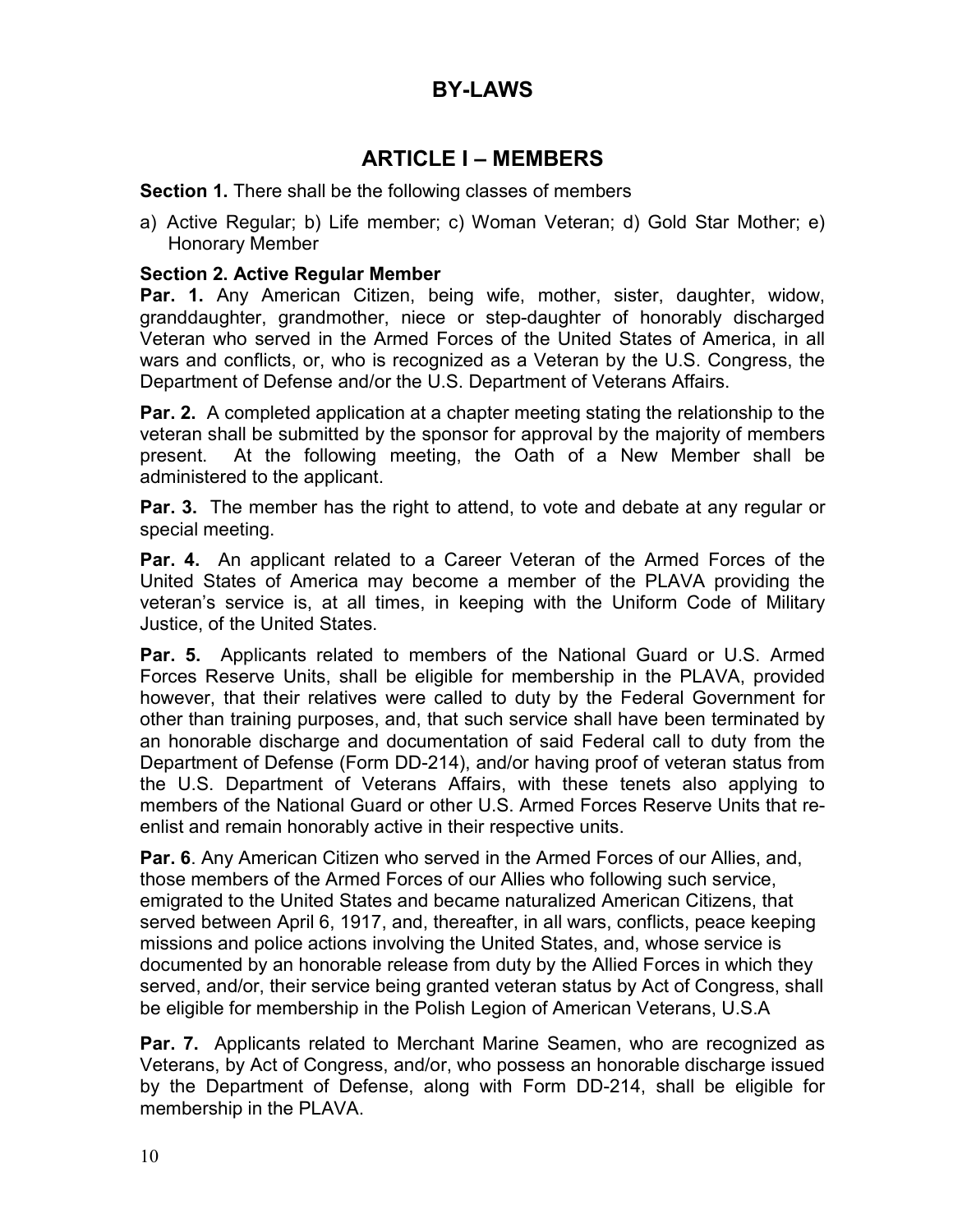#### Section 3. Life Member

**Par. 1.** Past National President shall be granted life membership upon completion of her term and be exempt from annual dues to the Chapter, State or National Department.

**Par. 2.** Chapters may establish life membership from within their active membership. Annual membership dues to the State and National Department must be paid. They may be exempt from chapter membership dues. The life membership could be granted to a charter member, longevity member or a past president.

Section 4. Woman Veteran – may join the auxiliary if she complies with the membership criteria. She may belong to a Post and Chapter. As a Post member, her continuance of membership years are not transferable when she joins the auxiliary.

Section 5. Gold Star Mother – This designation is conferred on a member who has lost a son/daughter in military service and shall be granted non-paying status in the chapter, however, to hold office or be a delegate to the State or National Convention, a Gold Star Mother must pay annual dues.

Section 6. Honorary Member – This designation may be conferred by the National Department upon any woman performing outstanding service for veterans, but not eligible for regular active membership (because she is not related to a veteran), upon submission of written notice to, and subsequent acceptance by, the NEC.

#### Section 7. Transfer

**Par. 1** A paid up member in good standing may transfer from one Chapter to another by obtaining a duly executed transfer from the parting Chapter. Such transfer forms must be filed with the accepting Chapter as well as the State Department and the National Department.

**Par. 2.** A member transferring to a chapter retains the full tenure of membership in the organization. She is not required to take oath of membership.

**Par. 3.** A transferee may not represent the new chapter as a delegate or hold office for a period of three (3) months from date of transfer.

Par. 4. Current Auxiliary members transferring to Chapter-at-Large, shall be considered Charter members of that Chapter.

#### Section 8. Newly Admitted Members

**Par. 1.** For a period of six (6) months from date of admission, she shall not be eligible for any elected office nor represent the chapter as a delegate. Otherwise she shall have the same rights and privileges of a regular member.

**Par. 2.** This provision does not apply to newly organized chapters during the first year of their existence.

#### Section 9. Daughters and Granddaughters

**Par. 1.** The Ladies Auxiliary shall have oversight of the Auxiliary identified as "Daughters and Granddaughters", which shall be governed by such rules and regulations as shall be prescribed by the National Convention and National By-Laws of the Ladies Auxiliary of the Polish Legion of American Veterans, U.S.A. as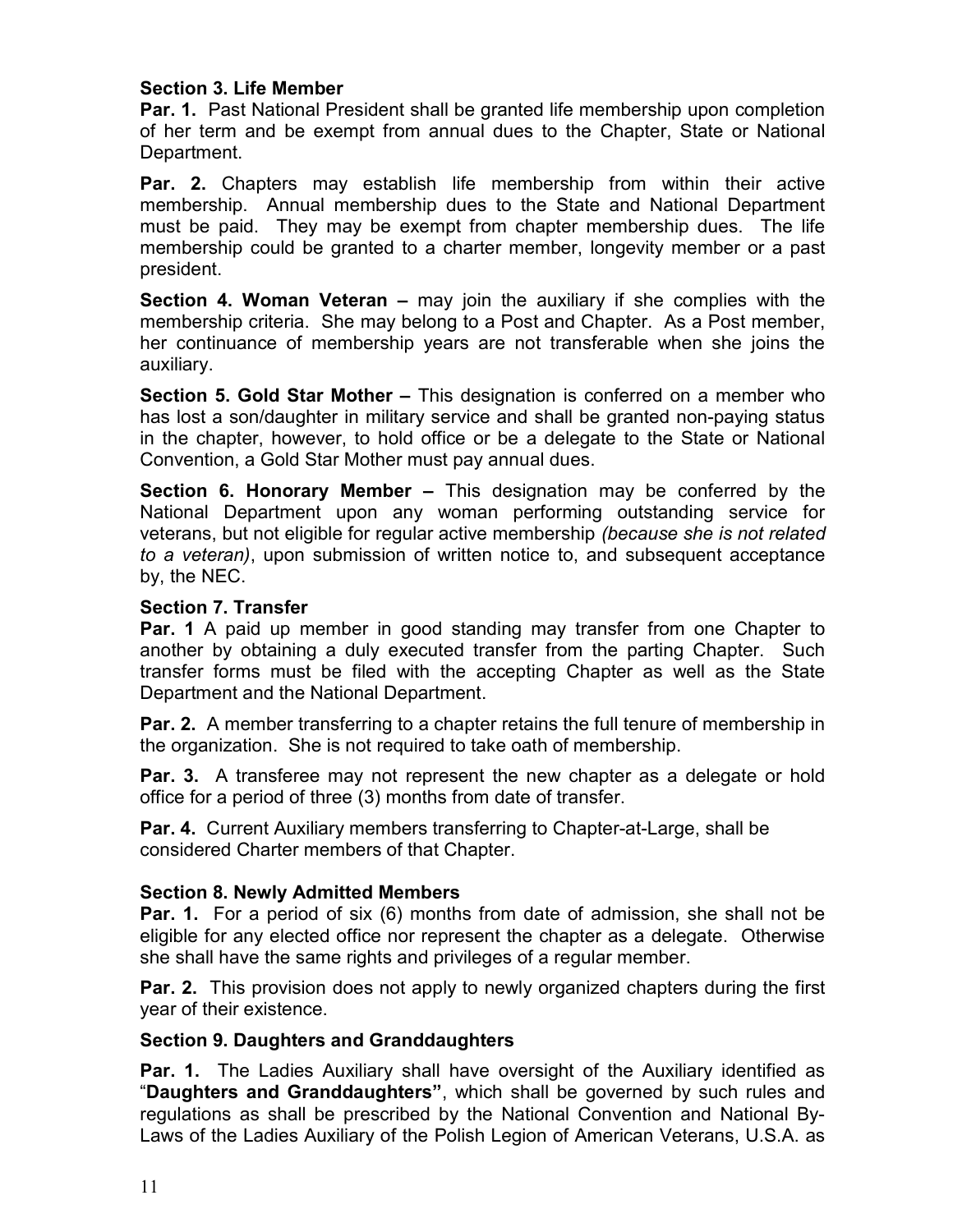referenced in the Constitution and By-Laws of the Polish Legion of American Veterans, U.S.A. under ARTICLE IX – ADMINISTRATION OF THE AUXILIARIES, Sec. 6.

**Par. 2.** Rules and Operational procedures for the Daughters and Granddaughters Auxiliary as defined by the National Department of the Ladies Auxiliary at the National Convention are identified under ARTICLE XXI – DAUGHTERS AND GRANDDAUGHTERS.

## ARTICLE II – DUES, FEES AND FINANCES

Section 1. Par. 1 Membership Dues and Special Assessments shall be determined by delegates at the National Convention by an affirmative 2/3 vote.

**Par. 2.** The fiscal year shall be September  $1<sup>st</sup>$  through August  $31<sup>st</sup>$  of the following year.

Section 2. Delinquent Member – whose dues for the current fiscal year have not been paid by December 31, shall be classed as delinquent.

Section 3. Reinstatement – A member, who forfeited membership for nonpayment of dues, may be reinstated by a vote of chapter members and payment for the previous year and current fiscal year.

Section 4. Non-Payment of Dues for a Period of 2 Years – A member shall be admitted as a new member, however, if the member requests continuous membership, she shall be reinstated with payment of all arrears dues and current fiscal year.

Section 5. Par. 1 Finances – All property and regalia of the PLAVA shall be entrusted to the custody of the National Treasurer. She shall be responsible for maintaining proper financial records; deposit funds in a bank designated by the National Department and to receive payment of membership dues from the National Membership Director.

**Par. 2.** All vouchers and money drafts for expenditures authorized and approved by the National Department shall require the signature of any two of the following officers: National President, Treasurer, Past National President or Membership Director.

Section 6. Revenue shall be derived from the annual dues and from other sources as approved.

## ARTICLE III – OFFICERS

Section 1. Par. 1. – The elected officers of the PLAVA shall be:

- 
- a) President e) Membership Director
- 
- b) Vice President f) VAVS Representative
- 
- d) Treasurer
- c) Recording Secretary g) Americanism/Youth Chairperson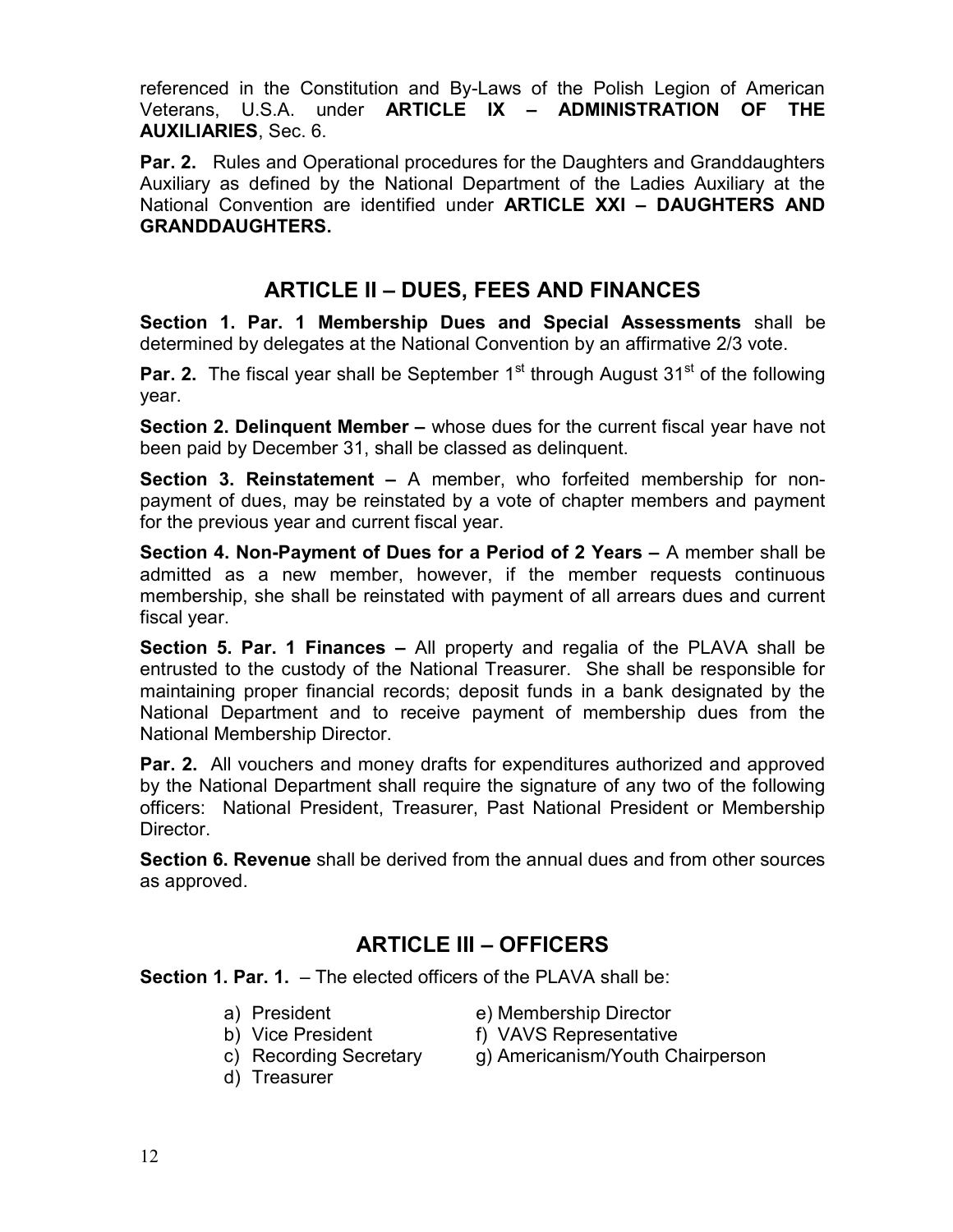Section 1. Par. 2. The National President shall within 60 days, following the National Convention, appoint the following to the Standing Committees:

- a) VAVS Deputy
- b) Media Directors Permanent Appointed Position carries over to each administration until such appointee retires from this positon.

Section 2. Terms of Office of Elected Officers – shall assume their duties at the close of convention and shall serve two (2) years or until their successors are elected.

Section 3. Appointed Officers – shall assume their duties upon acceptance of the office and shall serve a term of two (2) years and be confirmed by the NEC following the convention except for the position of Media Directors which is a Permanent Appointed position till such appointee retires from the position.

Section 4. Compensation – Any National Officer may receive compensation for her activities on behalf of the organization. The amount of such compensation shall be determined at the National Convention.

Section 5. Records – National Officers elected/appointed shall deliver to their successors all records, finances and property of the PLAVA upon completion of their term of office, within thirty (30) days or sooner.

### ARTICLE IV – MEETINGS

Section 1. Par. 1. National Executive Committee Meeting – shall be called by the Polish Legion of American Veterans U.S.A. and shall be held two (2) times between National Conventions.

Par. 2. The National Executive Committee (NEC) shall be administrative power between conventions.

Par. 3. The National President shall preside at the NEC, and shall be the chairman of the National Convention with the right to vote. As the presiding officer, she shall vote only to break a tie.

Par. 4. NEC Meeting – If the State President cannot attend the NEC, she may be represented by the Immediate Past State President or the Vice President with the approval of the State Department.

Par. 5. National Advisory VAVS Meeting – shall be attended the first year by the VAVS Representative and the National President, the second year by the VAVS Representative and the Deputy.

**Par. 6. Zone Meeting** – Where a Zone Meeting is held, that State President shall act as chairman.

**Par. 7.** State Presidents' duty at the NEC meetings shall be to audit the financial books and prepare a budget.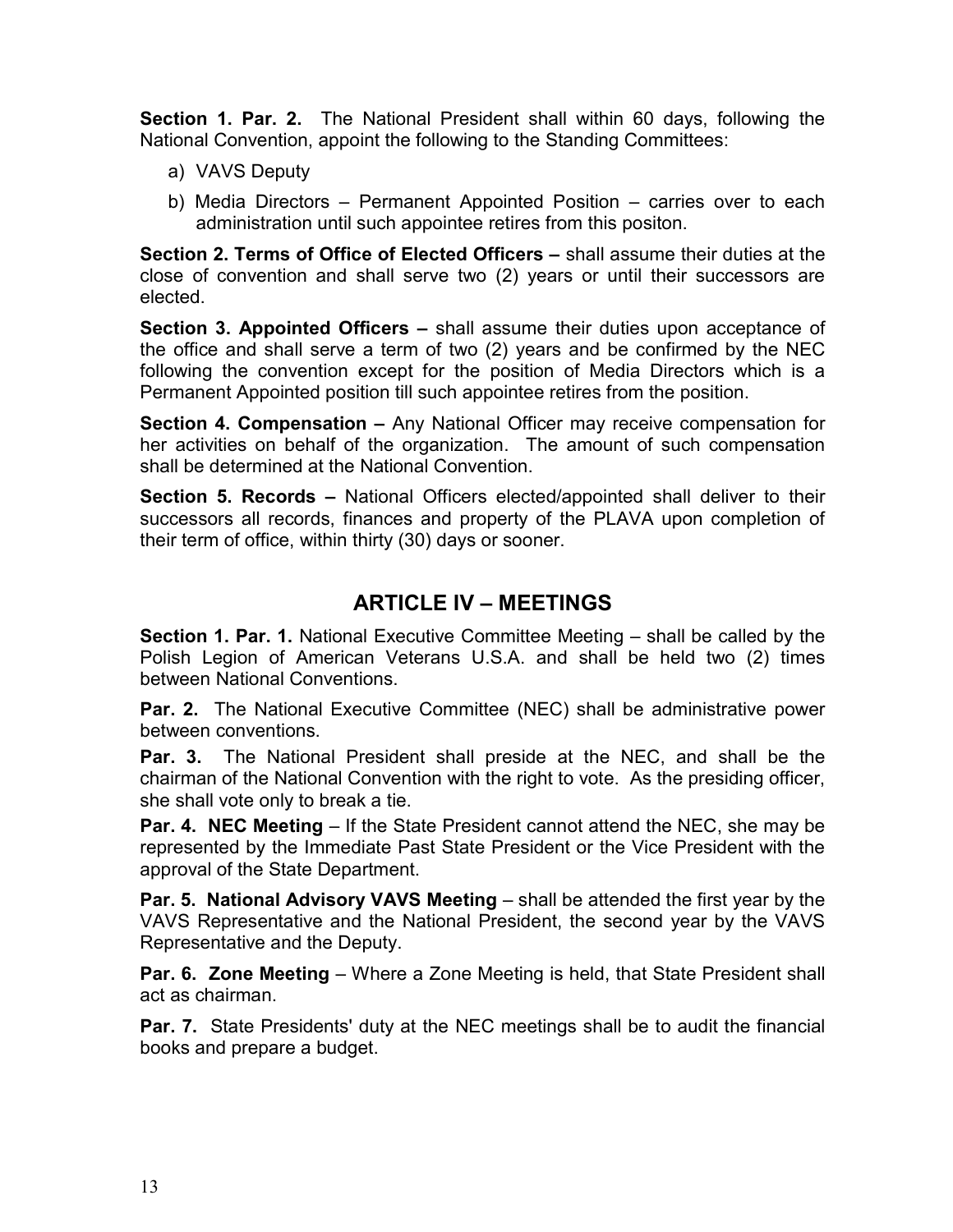## ARTICLE V – CONVENTIONS

Section 1. Par. 1. National Convention – A National Convention shall be held in an even year every two (2) years. The convention shall constitute the supreme legislative body of the PLAVA.

**Par. 2.** The decisions and enactments of the National Convention within the scope of the By-Laws shall be the highest authority in the organization and shall be binding on all members.

**Par. 3.** The National Convention shall constitute the highest judicial tribunal over the controversies of a serious nature that may arise within the organization.

**Par. 4.** Quorum at a Convention shall be a majority of registered voting delegates present.

Section 2. Par. 1. Special National Convention – shall be called by the National Department on matters of extreme importance by 2/3 vote of all chapters with a referendum as to time and place. The consideration of the matter shall be the only business of such convention.

**Par. 2.** Only elected delegates/alternates and voting members of the last regular convention shall be called.

Section 3. Par. 1. Delegates – No delegates of accredited chapters or departments shall be seated at the National Convention until their accounts and membership dues are certified as of 30 days prior to opening of the National Convention.

**Par. 2.** All delegates/alternates must carry membership cards certifying chapter membership at registration.

**Par. 3.** A candidate for office must be present to accept nomination or must submit a written consent to such nomination.

**Par. 4.** A candidate for an elected national office must be a paid up active member for at least three (3) immediately preceding years.

Section 5. Convention Delegates – shall be the voting body composed of:

- a) Delegates/Alternates elected by the individual Chapters and Chapters-at-Large
- b) State Department Presidents in Office

In addition to Chapter Delegates are:

- c) Convention Chairman
- d) Elected National Officers
- e) Past National Presidents

Section 6. Chapter & Chapter-at-Large Delegates – The number of delegates shall be determined on the basis of chapter membership as registered with the National Department not less than sixty (60) days prior to the convening of the National Convention.

- a) Chapters with twenty-five (25) members or less shall be entitled to five (5) delegates.
- b) Chapters with larger memberships shall be entitled to five (5) delegates for the first twenty-five (25) members and two (2) for each additional twenty-five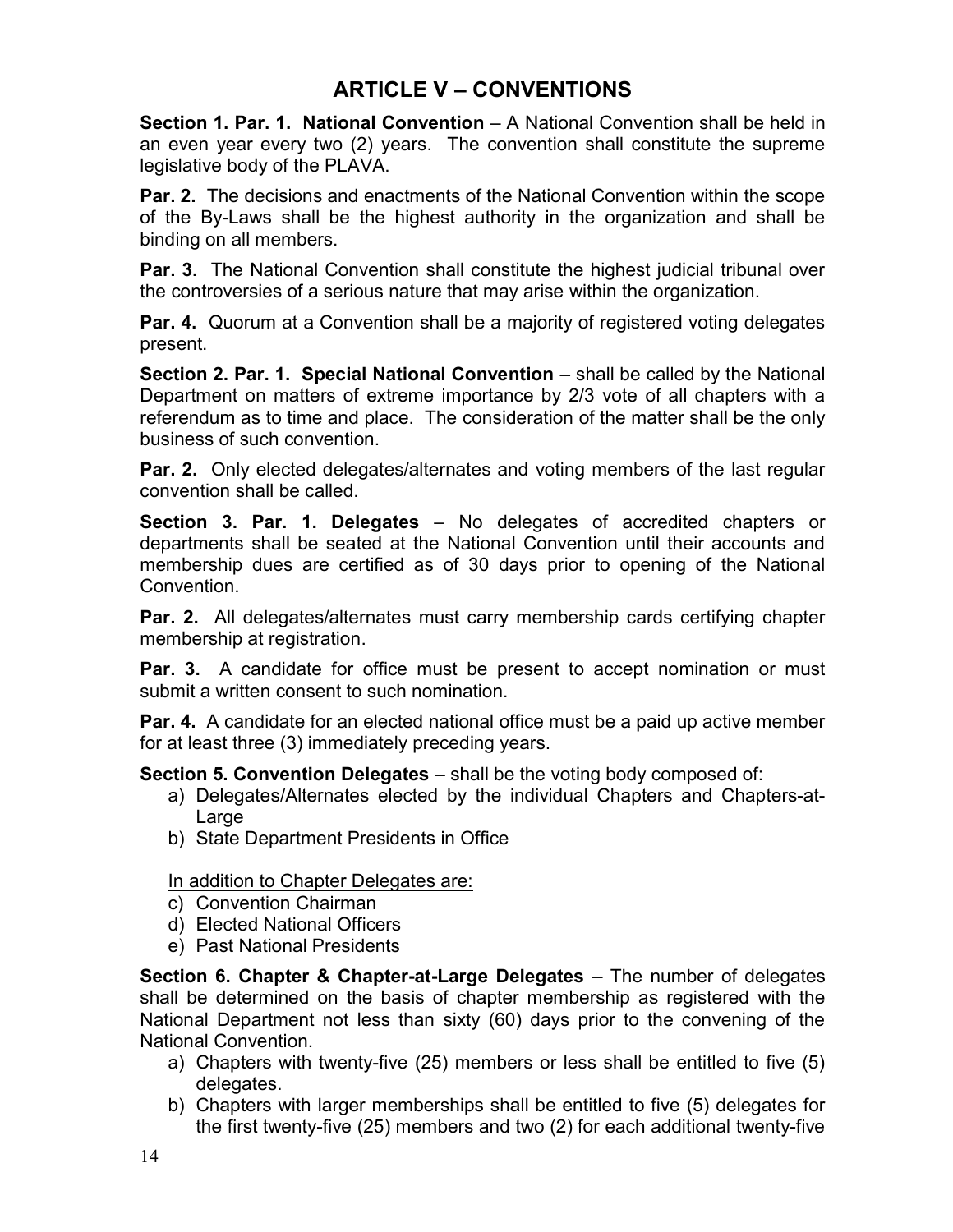(25) members or for larger fraction that is thirteen (13) or more.

Section 7. New Chapters – during the first year of their existence, shall be entitled to three (3) delegates only.

Section 8. Payment for Delegates – if attending convention:

- (a) Delegates may be paid by Chapters if elected. (mandate, travel and/or lodging, if funds are available)
- (b) If chapter quota is not filled, a member may attend at her own expense and obtain a mandate from the chapter.
- (c) State Presidents shall be paid by their respective State Department.

Section 9. Par. 1. Mandates and Expenses – National Elected Officers Mandates and Convention Expenses are paid by the National Department Ladies Auxiliary.

**Par. 2** Past National Presidents shall be delegates to the National Convention and receive their paid mandates from the National Convention Corporation.

Section 10. Caps – Chapter delegates at a National Convention shall wear their Blue Caps at all sessions.

- c) State Presidents shall wear their White Caps
- d) National President and Past National Presidents shall wear their Gold Caps.
- e) Elected National Officers shall wear their Gold Caps.

**Section 11. State Convention** – A National President may be a delegate at her own State Convention. Taking office as National President does not disenfranchise the member from the right to represent her chapter or department on a State Level.

### ARTICLE VI – ELECTIONS

**Section 1. Par. 1. Election of Officers**  $-$  shall be by secret ballot the day before adjournment.

Par. 2. Officers shall be elected by Majority of all votes cast. If there is no Majority on the first ballot, the name of the unsuccessful candidate shall be removed and a second ballot shall be taken.

Par. 3. An UNAPPOSED candidate shall be elected by Majority - Voice Vote.

Par. 4. National President or a State President may succeed herself in office and be re-elected by a required 2/3 vote.

Par. 5. Chapter President shall be elected by a Majority vote.

Par. 6. No more than two members from any one State shall hold an elected office (proviso). If no one is elected from another State, than the office in question may` be filled from the Department having already two elected officials.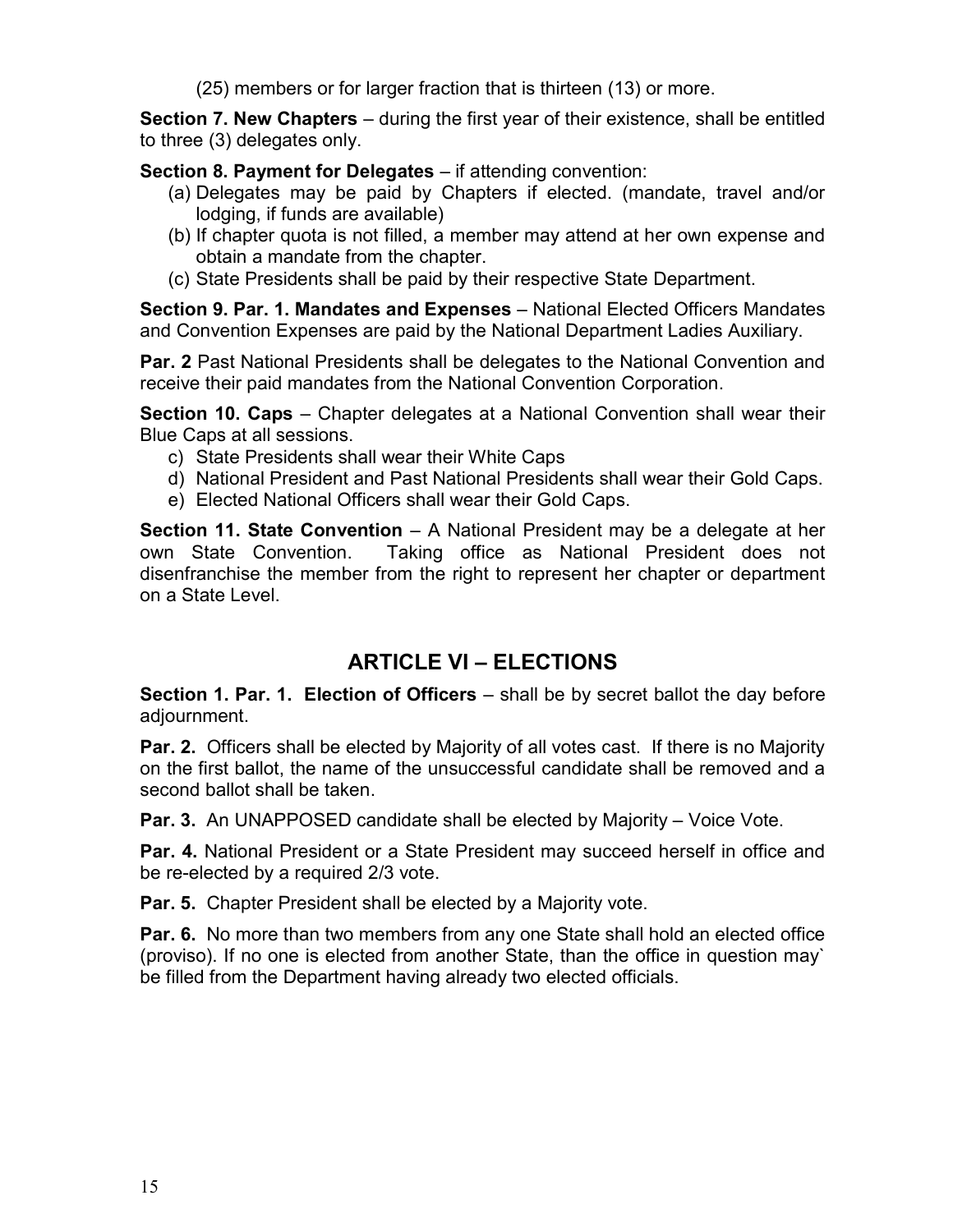Section 2. Order of Balloting – Each office shall be filled and voted on individually, beginning with the office of National President and Balloting shall commence in the following order:

- 
- a) National Vice President e) National VAVS Representative
- b) National Recording Secretary f) Youth Chairperson
- c) National Membership Director
- d) National Treasurer

## ARTICLE VII – BALLOTING

Section 1. Par. 1. Tellers - A sufficient number of Tellers shall be appointed to distribute ballots to voting delegates, collect and count the ballots.

**Par.2.** The Chairman of the Balloting committee reports the results to the presiding convention chairman, who then announces the results of the election.

**Par. 3.** Names of candidates shall appear legibly printed on the blackboard of sufficient size to be easily read by the seated delegates. If may be situated on the Chairman's platform or stage.

**Par. 4.** Printed names of candidates shall be arranged in a single column and shall be consecutively numbered beginning with number one (1). Each delegate shall secretly mark her ballot by writing the number of the candidate of her choice.

#### Section 2. Recording Votes Cast

a) Tellers ignore any blank ballots as scrap paper

 b) They do not credit illegal votes to any candidate. If two or more ballots are folded together, they are recorded as illegal votes

 c) All illegal votes are taken into account in determining the number of votes cast, for the purpose of computing the Majority or 2/3 vote

d) Votes are determined by the votes cast and not the number of ballots

**Section 3. Inspector**  $-$  A Department President may appoint an inspector if she deems it necessary to oversee the counting of a particular office and report the appointee to the Balloting Chairman.

## ARTICLE VIII – PAST NATIONAL PRESIDENTS

Section 1. Par. 1. Past National Presidents – shall be known as the Advisory Committee. They shall be consultants and advisors to the National Department in all matters referred to them by the National President.

Par. 2. Past National Presidents, as an Advisory Committee, shall be a permanent committee and continuously function as long as the National Department exists.

**Par. 3.** A National President, upon completing her first term of office, shall receive a Past National Presidents pin, Life Membership pin and card. An appropriate award may be given for serving more than one term.

Par. 4. If a Chapter disbands, a Past National President always retains her Life Time Membership. She should try to affiliate with another Chapter (even if she's inactive).

Par. 5. The Immediate Past National President shall attend all NEC meetings following the National Convention with expenses for room and travel paid. If she is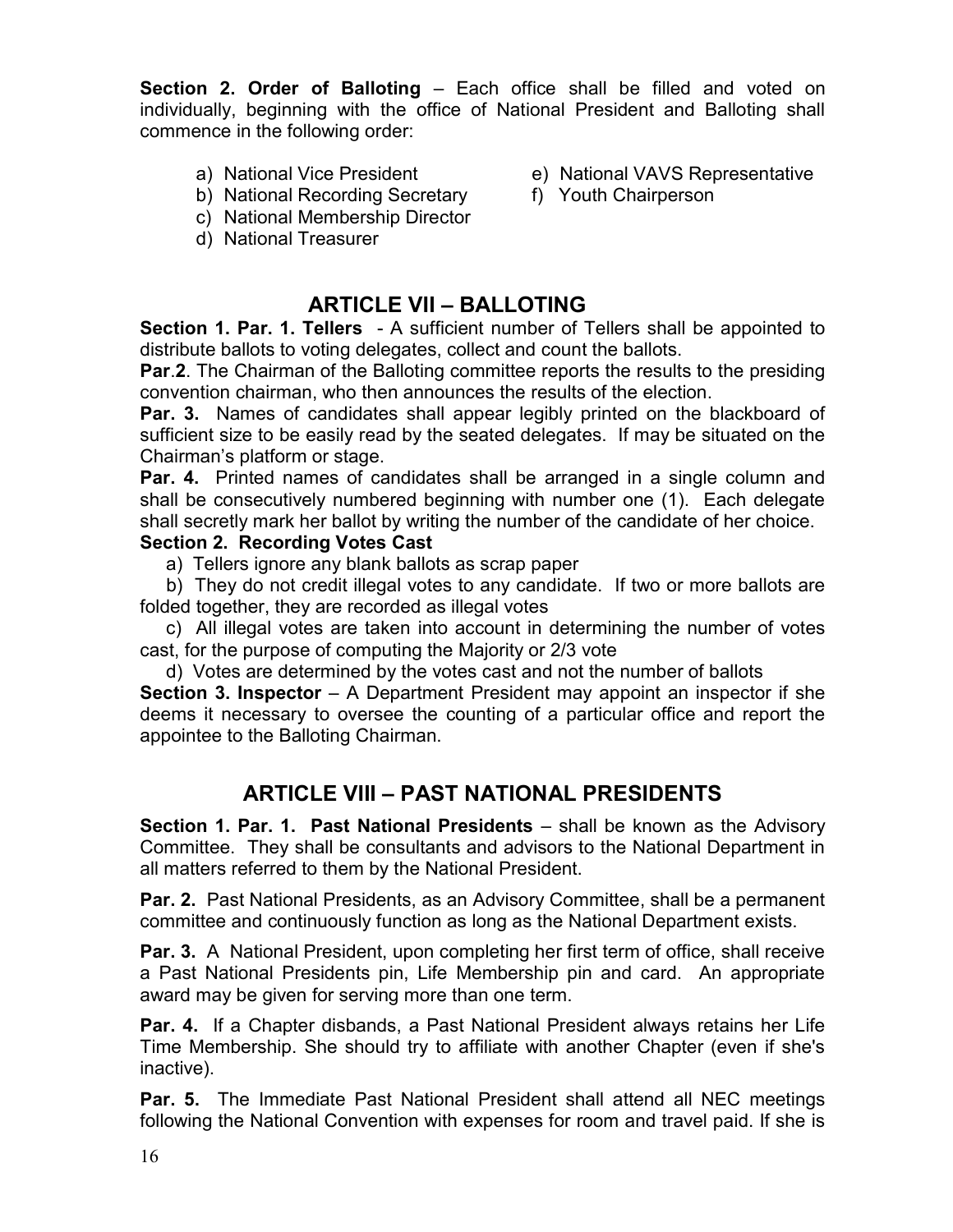unable to attend at least one Past National President must be present with same privileges.

Section 2. Caps – All Past National Presidents may wear their gold caps regardless of what office they may hold in the State or Chapter.

## ARTICLE IX – GOLD STAR MOTHERS

Section 1. Par. 1. Gold Star Mothers Auxiliary – The PLAVA recognizes the organization known as the "Gold Star Mothers Auxiliary" solely as an honorary group.

**Par. 2.** The Gold Star Mothers Auxiliary shall be an honorary nature for patriotic and civic manifestations. The Gold Star Mothers can have their own funds and treasury in the Gold Star Mothers Auxiliary and they shall be governed by the rules and regulations of the National Department PLAVA and by their respective State.

**Section 2. Delegate**  $-$  A Gold Star Mother must be a paid-up member in her regular chapter in order to be a delegate at either State or National Convention or to hold office.

## ARTICLE X – HONORARY MEMBER

Section 1. Honorary Member – Women not otherwise eligible for regular active membership performing outstanding service in the Chapter/State or for veterans in such State may be given honorary membership. Request for honorary membership shall be submitted in writing to the National Department. An appropriate certificate shall be issued recognizing the woman as an honorary member in the Chapter/State.

- 1) She shall have the privilege of wearing PLAVA uniform with cap imprinted, "Honorary Member".
- 2) She shall have the privilege of marching with her Chapter along with regular members.
- 3) She may attend Chapter meetings without the right to vote. However, she may have the privilege of entering into discussions with the approval of the body.
- 4) She may serve on Chapter Committees, as appointed by the Chapter President, and with the ratification of the body.
- 5) The Chapter shall assess no dues to State and National Department.
- 6) She may have the privilege of serving as VAVS Representative or Deputy, with the approval of the Chapter membership.
- 7) She shall have the privilege of wearing the PLAVA Logo pin, and receive a copy of the PLAVA Bylaws and Standing Rules, to better inform her of the workings of the organization.
- 8) She may participate in wakes and funerals of members, wearing cap and/or uniform as prescribed, by the Chapter service.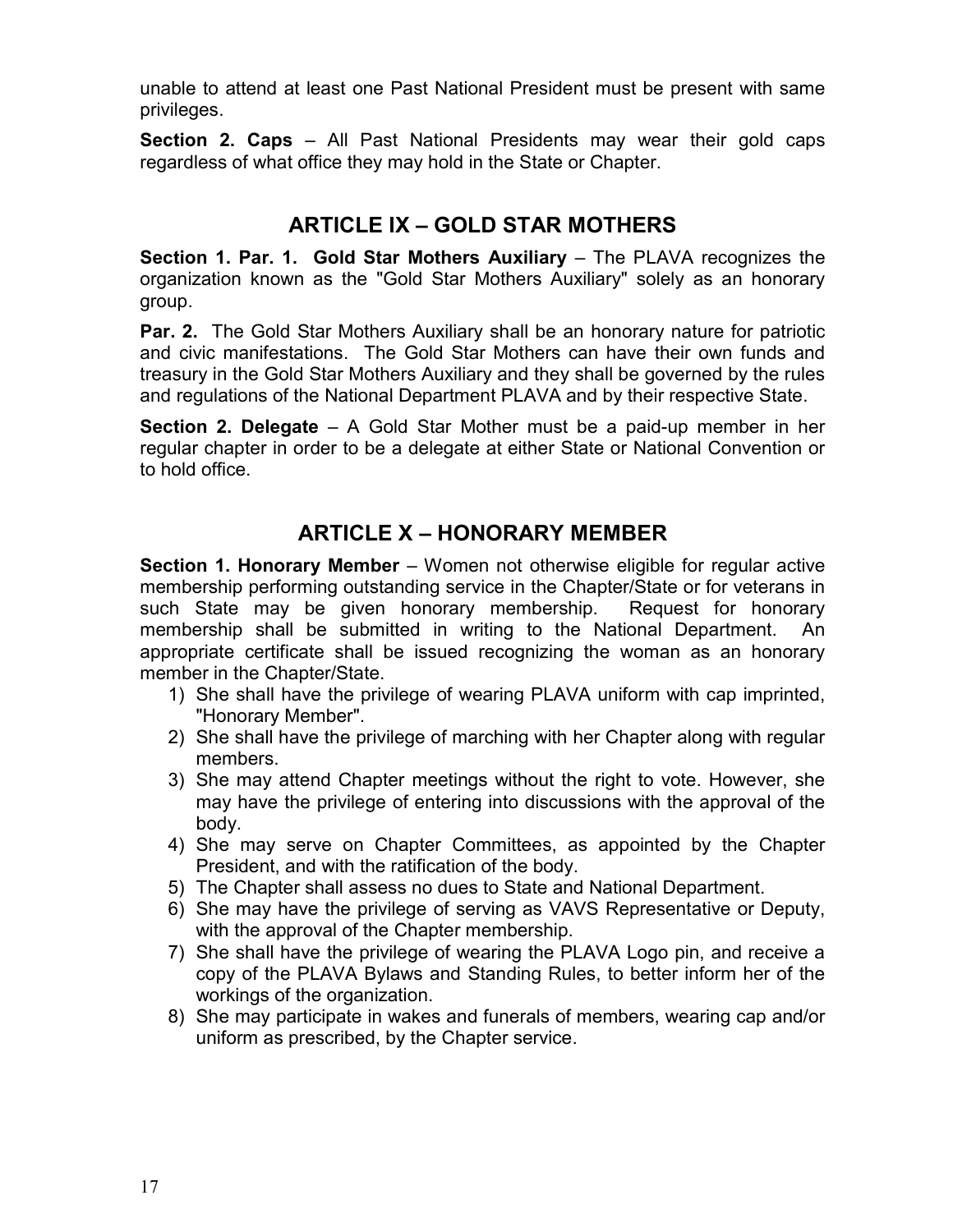## ARTICLE XI – DUTIES OF NATIONAL OFFICERS

Section 1. National President – shall be the executive head of the PLAVA, with full power to enforce the provisions of the By-Laws, and the will of the National **Convention** 

a) She shall be the Chairman of the National Convention and preside at the NEC meetings and shall be an ex-officio member of all committees except the nominating committee.

- b) Issue a Proclamation, 90 days prior, as a call to the National Convention with dates, place and instruction for electing delegates.
- c) Sign all checks and vouchers disbursing the PLAVA funds.
- d) The PLAVA charter shall be in her possession during her term of office.
- e) Appoint Special Committees with the approval of the NEC.
- f) The National President may hold a lesser office in the state and/or chapter.
- g) If a National President is unable to attend an event or celebration, she shall first ask the Immediate Past National President to represent the National Department. If the Immediate Past National President is unavailable, the Past National President closest to the event or celebration shall represent the National Department. If no Past National President is close by, the National President may designate the nearest National Officer to represent the National President.
- h) A National President or her representative to visit Chapters without a State Department in Pennsylvania, Connecticut, Massachusetts and New Jersey once a year.
- i) When a National President receives an invitation to a special observance, such as Veterans Day, Memorial Day, etc. she may attend at her discretion with expenses (travel and lodging) reimbursed by the National Department.
- j) If a National President makes an OFFICIAL visit to a VA Medical Center, she shall present a monetary donation on behalf of the National Department.
- k) National President to attend State Department's  $50<sup>th</sup>$  Anniversary.
- I) For State Department's 25h Anniversary and Chapter 25/50<sup>th</sup> Anniversary, the President may send a representative incurring as little expense as possible.

Section 2. Vice President – shall represent the President in matters referred to her.

- a) When requested, shall preside over meetings at the NEC or National Convention.
- b) Chairman of the President's Luncheon.

Section 3. Recording Secretary – shall record the proceedings of all the NEC meetings and National Convention.

- a) Secretary of the National Convention and custodian of all records, amendments, resolutions, or other documents and organization archives.
- b) Handle PLAVA correspondence as directed by the President, By-Laws or the NEC.
- c) Prepare at the beginning of each administration a roster of:
	- a) Elected and appointed officers
	- b) Department Presidents and Chapter Officers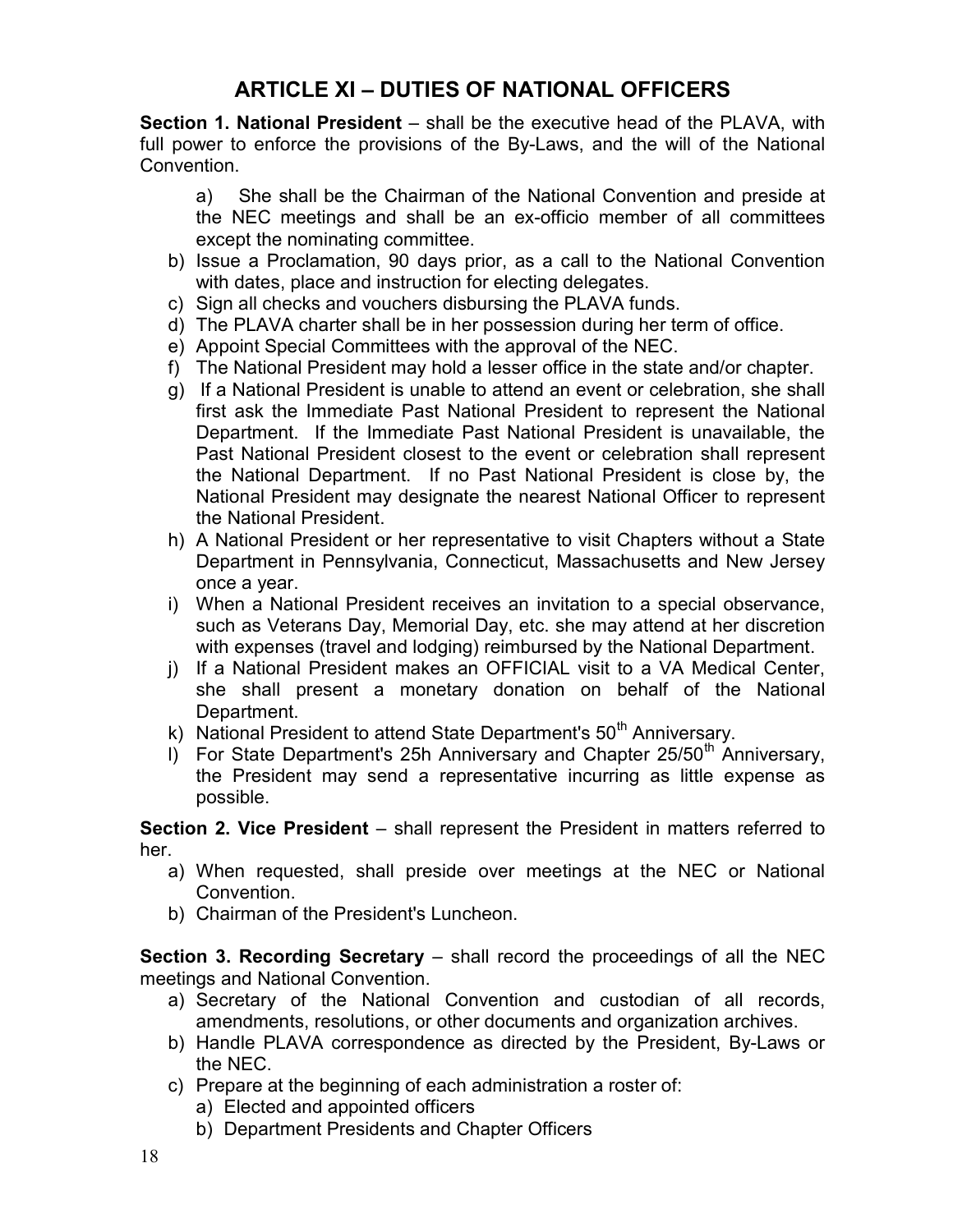c) Immediate Past President and all past Presidents

Section 4. Membership Director – shall maintain correct membership records and payment of annual dues from State Departments and local chapters.

- a) Render a membership report at the NEC meetings, conventions and any reports as may be required by the NEC.
- b) Prepare membership awards.
- c) Delegate mandates shall be sent at least sixty (60) days prior to Convention to State Departments and Chapters with instructions.

**Section 5. Treasurer** – shall be the custodian of the PLAVA funds, property and regalia.

- a) All vouchers and money drafts disbursing the funds as provided in the Bylaws and approved by the auditors, shall be signed by the President, Treasurer or Membership Director.
- b) Renders a written financial report at the NEC meetings and conventions.

Section 6. Americanism/Youth Officer – shall be the chairman of the Dorothy S. Kubit Americanism contest and shall conduct an annual essay and poster contest. She shall also be available to judge Scholarship Applications as a representative for the Ladies Auxiliary. She shall promote and advance the ideals and programs of civic and patriotic nature. She shall develop programs to aid and benefit the youth.

Section 7. Sergeant-At-Arms – shall be in charge of Color detail during presentation and retirement of the Colors; maintain order during meetings and assist the President when called upon to do so.

Section 8. VAVS Representative – The VAVS Representative shall be the overseer of our VA Hospital programs. She shall also attend the National Advisory Committee (NAC) meetings with expenses paid.

Section 9. VAVS Deputy – The VAVS Deputy shall assist the VAVS Representative in carrying out the VA Hospital programs. She shall also attend the National VAVS meeting when invited with expenses paid.

Section 10. Media Directors - Shall be administrators over the Facebook and PLAV website and any other social media who are pertinent to the advancement of this organization.

Section 11. All officers shall perform such duties as are incident to their office.

## ARTICLE XII – VETERANS AFFAIRS VOLUNTARY SERVICE (VAVS)

The purpose of the VAVS Program is to coordinate and promote volunteer activities within the VA Health Care through our organization. The program is composed of a National VAVS Representative and Deputy; A State Hospital Chairman / Deputy, VAVS Representatives and Deputies and three (3) classes of volunteers.

 a) Regular Scheduled (RS) Volunteers are individuals serving under VA supervision. Frequency of participation is determined locally.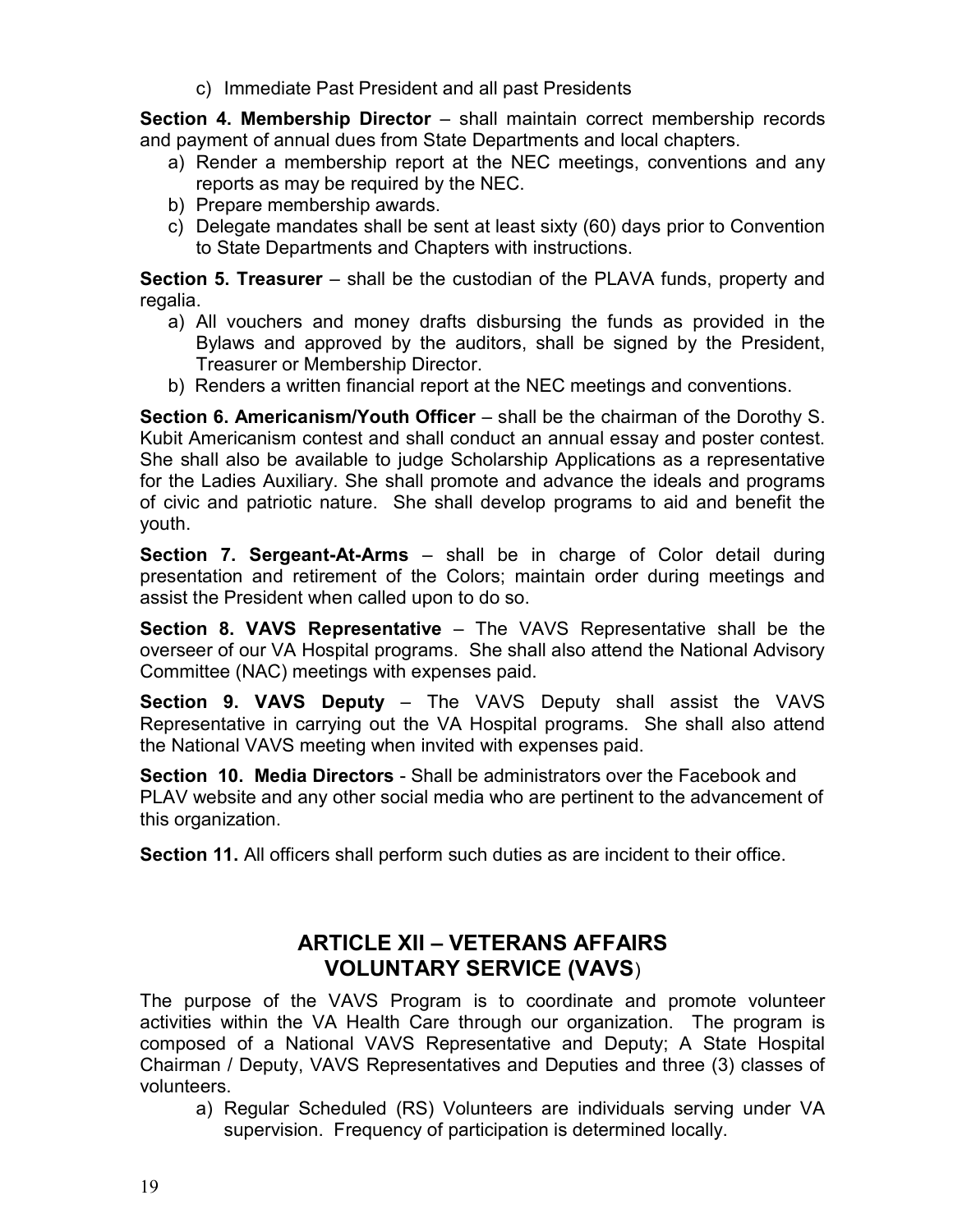- b) Occasional volunteers are those individuals serving under the VAVS Program who do not meet the requirement of RS Volunteer.
- c) Student Volunteer determination of minimum age is at the discretion of the facility management.

Section 1. National VAVS Representative is elected for a period of two (2) years and/or continues until her successor is elected. Deputy is appointed by the newly elected President.

a) The immediate or the present National Representative submits a special form to notify Central Office of the newly elected President, and if a new National Representative has been elected plus the newly Appointed Deputy. These will receive minutes from the VAMC.

Section 2. The National VAVS Representative is the only one who has the right to vote and speak at the National Advisory Committee Annual meetings. She can be selected to serve on the Executive Board.

- a) In the absence of the Representative, the Deputy assumes the duty. The National President when attending is recognized with no voting or speaking power. She can participate in the workshops.
- b) The National Representative is the only one that certifies Hospital VAVS Representatives.
- c) Renders a report at the NEC regarding hospital services, programs, changes, volunteer hours and money spent, etc. A two-year report is presented at the National Convention.

Section 3. The signature of the National VAVS Representative and the National President shall be affixed to all award certificates.

Section 4. The National VAVS Deputy shall assist the Representative in carrying out the VA Hospital programs and shall perform all duties incident to her office. She shall attend a National Advisory meeting and any NEC meeting.

Section 5. Department Hospital Chairman shall be elected or appointed for a period of two (2) years and/or until her successor is elected or appointed. She is responsible for all hospital work within her state.

- a) Keeps a record of money spent, list of volunteers and hours of service.
- b) She is to advise the Department President of any Representative/Deputy who is not fulfilling her responsibility and if absent from three (3) or more VAVS Committee meetings without good cause, the Representative/Deputy shall forfeit her right to that office.

Section 6. The Chief of Voluntary Service shall notify the National Representative when the Representative/Deputy has missed more than three (3) consecutive VAVS meetings. The National Representative shall notify the Department President. The name of the member organization will be removed from the cumulative attendance record.

Section 7. VAVS Representative shall be appointed by the Department President for a period of two (2) years or until her successor is appointed. She is the only authorized official at the hospital.

- a) She shall record all chapter donations and gifts.
- b) Responsible for recruiting volunteers for the VAVS program.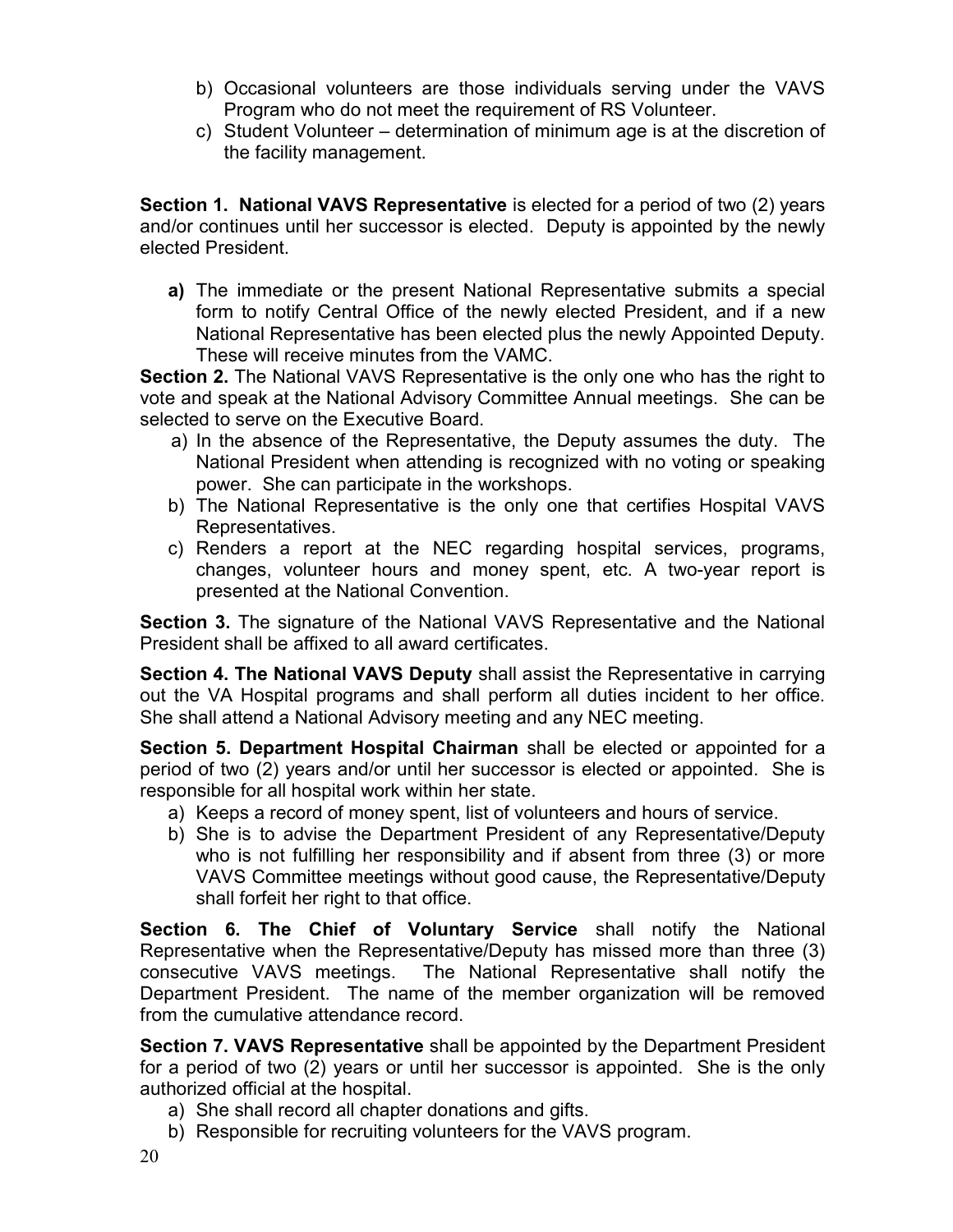- c) Keeps a record of each volunteer's hours and reports to the Department Hospital Chairman.
- d) Plans activities on behalf of her state department
- e) Shall attend VAVS Committee meetings.

Section 8. VAVS Deputy shall be appointed for a period of two (2) years or until her successor is appointed. She shall assist the Representative and perform all duties incident to her office.

Section 9. VAVS Joint Review - The Chief of Voluntary Service schedules an appointment with the Representative for the purpose of making an annual inventory of each organization participation in the in the volunteer program. Also develop plans assuring the most effective use of organization's volunteer service. A copy of the Review is mailed to the National VAVS Representative. An acknowledgement form is attached to the Joint Review and is mailed back to the Hospital Representative.

Section 10. Honorary VAVS Representative – A Representative who has served her organization in that capacity for at least ten (10) years on the VAVS Committee may be appointed Honorary Representative by her organization and be officially certified as an advisor and consultant to the committee without vote.

## ARTICLE XIII – STATE DEPARTMENT

Section 1. Organizing a State Department –by submitting an application to the National Department for approval by a joint committee of at least three (3) chapters with members in good standing and at least one hundred (100) members. Upon approval, a charter shall be granted.

Section 2. Par. 1. Provisional State Department – may be organized by submitting an application to the National Department by one (1) or more chapters with at least fifty (50) members in good standing in the chapter.

**Par. 2.** The chapter most qualified to handle the promotion and welfare of such Provisional Department shall be established.

**Section 3. Duty of State Department**  $-$  It is the duty of the State Department to aid in organization and maintenance of local chapters and to carry out the policies delegated to it by the National Department and to adhere to the Constitution/By-Laws and decisions of the National Department.

Section 4. State Executive Committee – shall be the administrative power of the department and composed of elected/appointed officers, past state presidents and representatives of local chapters under its jurisdiction as provided in the State Department By-Laws.

Section 5. Officers – The officers of the State Department shall be elected at the State Convention by the elected delegates or qualified alternates of local chapters.

Section 6. State Conventions –State convention shall be held biennially and at time and place designed by the PLAV State Convention Corporation.

**Section 7. Quorum** – Quorum of the State Convention shall be a majority of registered delegates.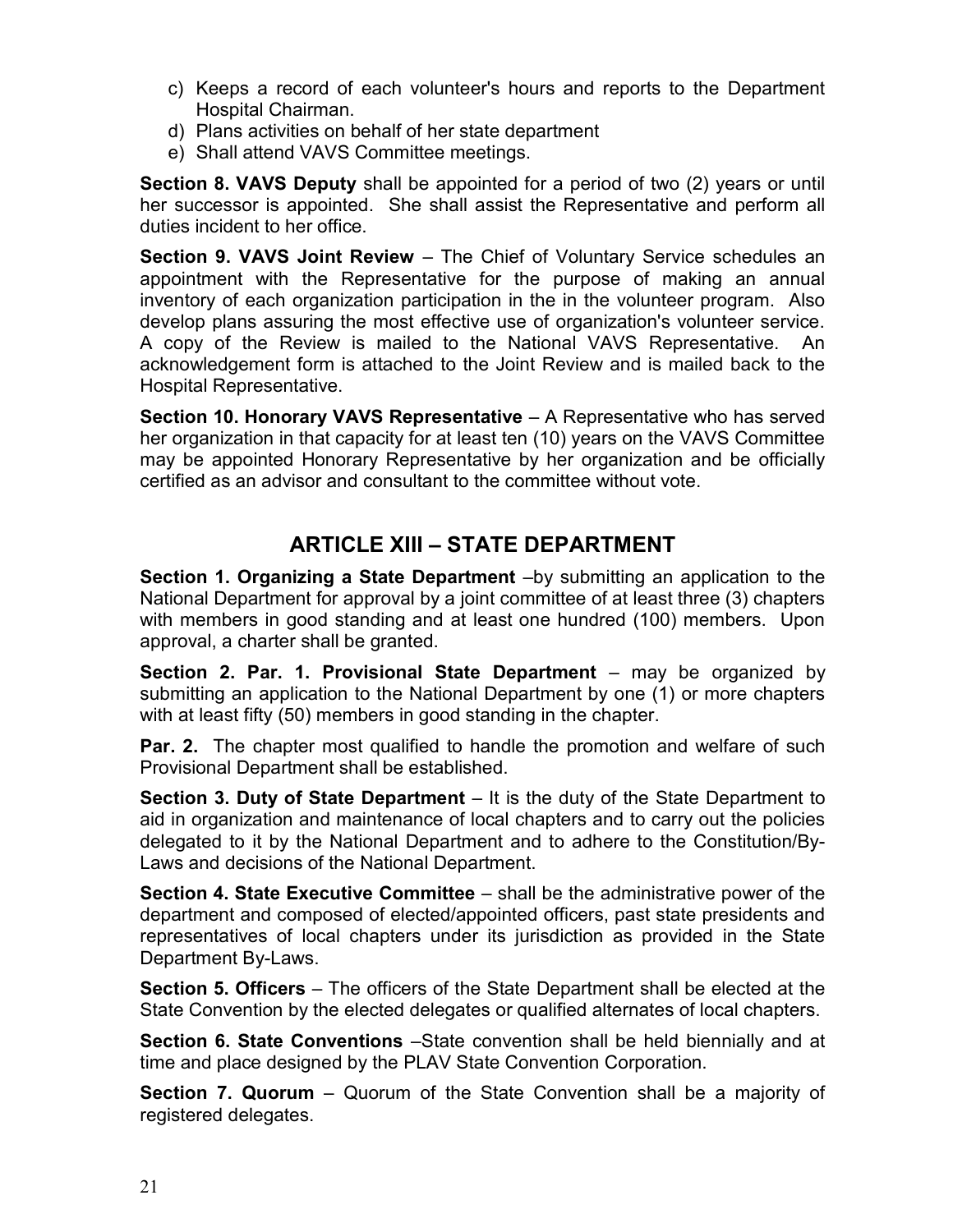Section 8. Par. 1. Dues – State Convention shall have the authority to determine the amount of dues to be paid by every chapter member and revenue from others sources for the purpose of its maintenance.

Par. 2. Annual Member dues or special assessments shall be determined at a State Convention by a 2/3 vote.

Section 9. State President – By virtue of her office, she is a member of the NEC; therefore, she cannot hold or accept an elected or appointed National office. She may hold a lesser office in the chapter.

Section 10. Tour – A State President shall make a tour of each chapter in her State Department at least once a year to see that the procedure of meetings is proper and to have a better understanding of any existing programs.

Section 11. Minutes – Minutes of the NEC Meeting may be read at State Department and Chapter Meetings.

Section 12. Successors – Officers shall deliver to their successors all records, finances and property of the PLAVA, upon completion of their term of office, within thirty (30) days or sooner.

Section 13. National Department – The National Department may cancel, suspend or revoke the Charter of any State Department for just cause, upon notice and hearing before a subcommittee.

**Par. 1.** The National Department is empowered to take over the operation of the State Department during negotiations.

Par. 2. Members may apply for reinstatement by following Article XII, Section 1 and Section 2 – Organization Procedures.

## ARTICLE XIV – LOCAL CHAPTERS

#### Section 1. Organizing a Chapter

- a) A letter must be received from the Post Commander addressed to the State President requesting that a Chapter be formed.
- b) The State President shall request a "Charter Application for Chapter Formation" from the National Department President.
- c) An organization meeting shall be held with at least ten (10) or more prospective members.
- d) A newly organized Chapter shall have ninety (90) days grace period before closing a Charter Member signatures.
- e) All members at that meeting shall be known as Charter Members and should sign the reverse side of the Charter when issued and approved by the National Executive Committee.
- f) Effective date of the Chapter Charter is the date the meeting is called to form a new Chapter and is attended by the State Department Officers to set guidelines.
- g) Upon acceptance of the chapter organization application by the National Department President, membership dues to be collected and mailed with list of members to the National Department.
- h) Upon receiving the membership dues and with the approval of the NEC, the National Department will issue the Chapter Charter to the newly organized Chapter.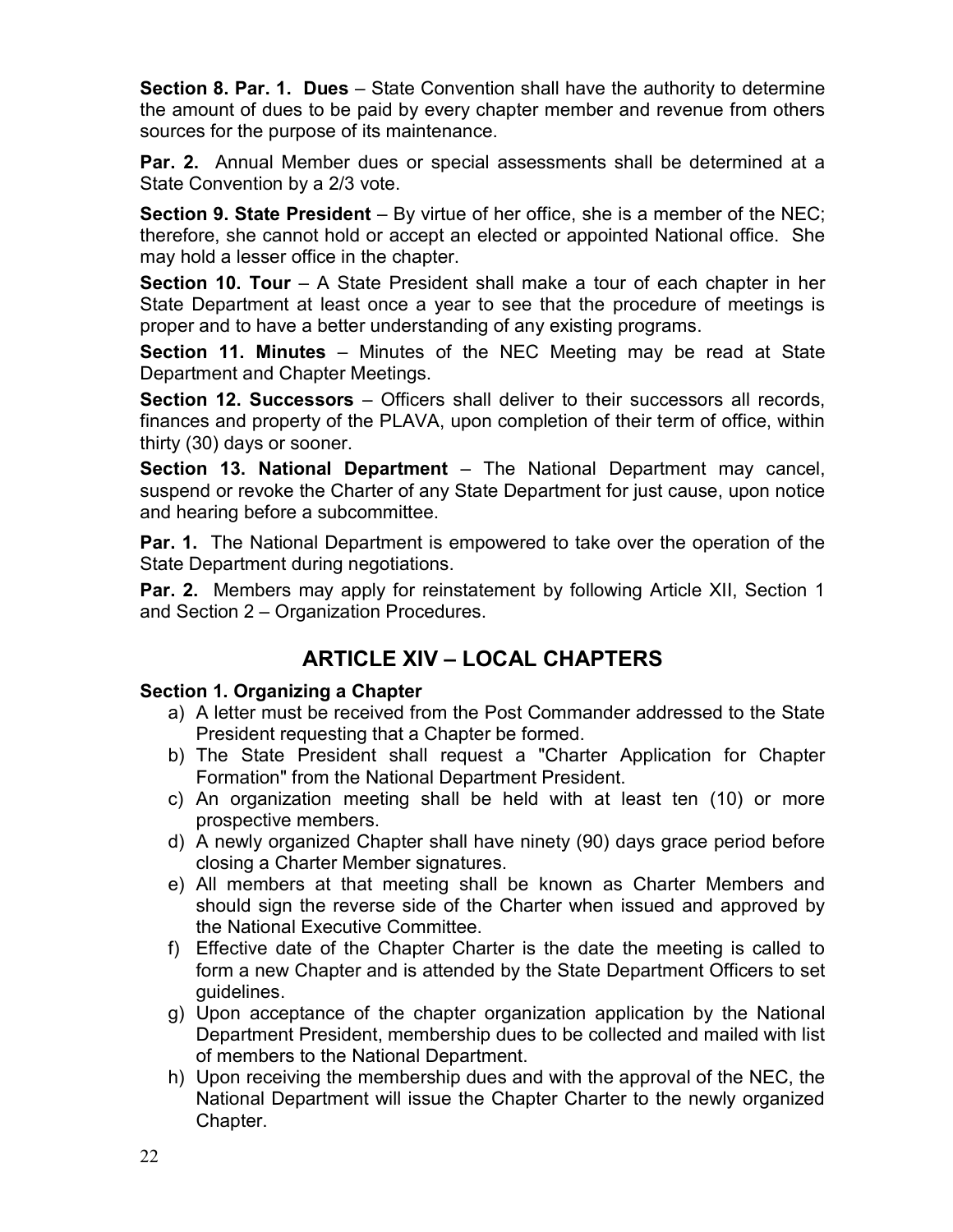**Section 2. Par. 1. Local Chapters** – shall be subject to the jurisdiction of the National Department and the State Department. The policies, activities, and actions shall never be at variance with those prescribed by the National Department. If conflicting or contrary, they shall be null and void.

**Par. 2.** Each local chapter shall be the judge of its own membership.

**Section 3. Election of Officers** – shall be held no later than September 30<sup>th</sup>.

**Section 4. Par. 1 Disbanding Chapter**  $-$  A chapter shall not disband or merge with another chapter without proper authorization from its State Department, or if there is no State Department, from the National Department.

**Par. 2.** In the event the chapter is disbanded or its charter revoked for just cause, the charter, official documents, all records, flags, all property, cash, bank accounts and all assets shall become the property of the State or National Department and held in escrow for a period of two (2) years, in the event there should be a reorganization.

Par. 3. In the event a Post disbands, the chapter may continue for one (1) year, in hope that the Post is reorganized. After one (1) year the chapter members must either disband or transfer to another chapter. A Post (without a chapter) may be petitioned to consider accepting the members as a chapter of the Post.

**Par. 4.** In process of merger/disbanding, effective for one (1) year, a chapter paid up member for the current fiscal year has the right/privilege of seeking a state office.

Section 5. Par. 1. Dues – annual membership dues shall be determined by the individual chapters at the last meeting of each fiscal year (August).

**Par. 2.** The annual dues payable to the State Department or the National Department shall not be affected by any decision made by the chapter.

**Par. 3.** Dues and assessments of local Chapters shall be payable directly to the National Department in states where there is no duly chartered State Department.

**Section 6. Offices** – A member can hold office in the chapter as well as in the National or State Department.

Section 7. Amendments to Chapter By-Laws – must be submitted to the State Department for approval.

Section 8. Successors – Officers shall deliver to their successors all records, finances and property of the PLAVA local chapter upon completion of their term of office within thirty (30) days or sooner.

## ARTICLE XV – VACANCY

Section 1. Par. 1. Vacancy/President – If a vacancy occurs in the office of the National President, due to death or other causes, the National Vice-President assumes the office. If she refuses to fill the vacancy, she must resign from her office.

Par. 2. If there is no Vice-President, the Immediate Past National President shall act as Interim President until elections are held to fill the vacancy.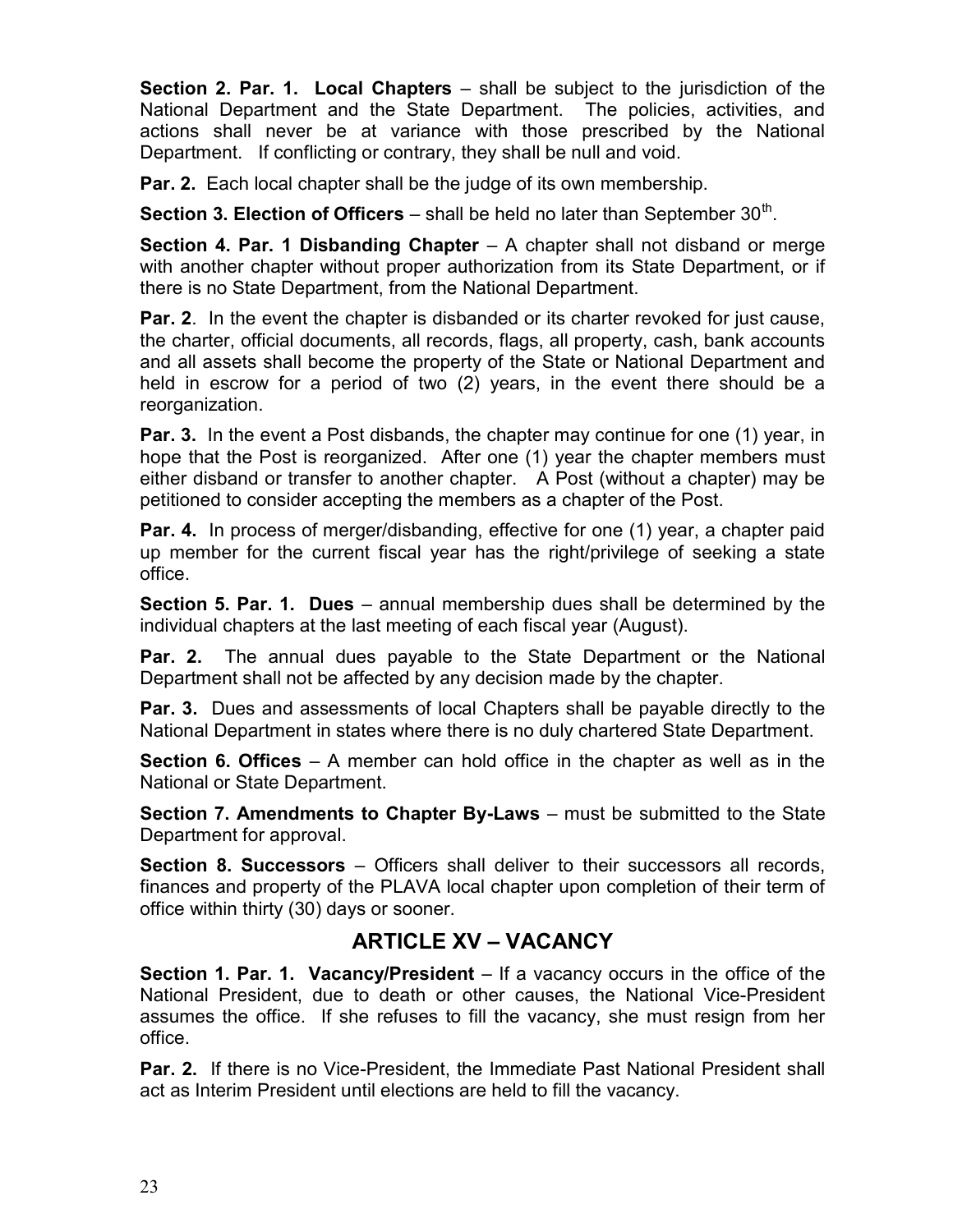Section 2. Procedure to Follow:

- a) A written notice shall be sent to all Departments to submit a name of a candidate.
- b) The NEC shall elect to fill the vacant office/s or any other vacant office on behalf of the membership at the next NEC meeting.

Section 3. The President shall have the power to appoint a qualified member to complete the term of office, when a vacancy occurs in an appointed office. The appointment shall be confirmed by the NEC.

Section 4. Notice of Intention – An elected or appointed officer aspiring to fill the vacancy shall notify the National President or NEC of her intent. If elected/appointed she must resign from the office she holds.

### ARTICLE XVI – DISCIPLINE

Section 1. Par. 1. Members – Members may be suspended or expelled from the Polish Legion of American Veterans, U.S.A. Ladies Auxiliary upon a proper showing of cause. Charges shall be based upon disloyalty, neglect of duty, dishonesty or conduct unbecoming a member of the Polish Legion of American Veterans, U.S.A. Ladies Auxiliary.

**Par. 2.** Each local chapter shall be the judge of its own membership, subject to the provisions of the National Department Constitution and By-Laws, provided however, a local Chapter or its State Department, by a two-thirds (2/3) vote of its membership, present and voting, at a regular scheduled meeting, may reprimand, penalize, deny transfer, suspend or expel a member, using the following infractions as a guideline:

- a) Flagrant and serious infractions of the statutes and rules of the Chapter or State Department.
- b) Conduct contrary to the maintenance of proper order and decorum within the organization.
- c) Failure to comply with the lawful orders or to accept and carry out properly imposed penalties.
- d) Resorting to or joining in civil court action against the National Department, the State Department, the local Posts and any Auxiliary Units, without exhausting all available avenues and remedies within the Polish Legion of American Veterans, U.S.A. Ladies Auxiliary,
- e) Subjecting any officer of the National Department, the State Department, or any officer of member of the local Chapter to harassment, whether in writing, via the telephone or E-mail and/or in person, where proof of such exists, either by civil complaint or an eye witness written statement.
- f) Any infraction that necessitates removal from any facility or meeting of the Polish Legion of American Veterans, U.S.A. Ladies Auxiliary by civil law enforcement officers.
- g) The failure to return funds, properties and officer paraphernalia to the President as directed, an action, which in itself may also subject said member to pending criminal action.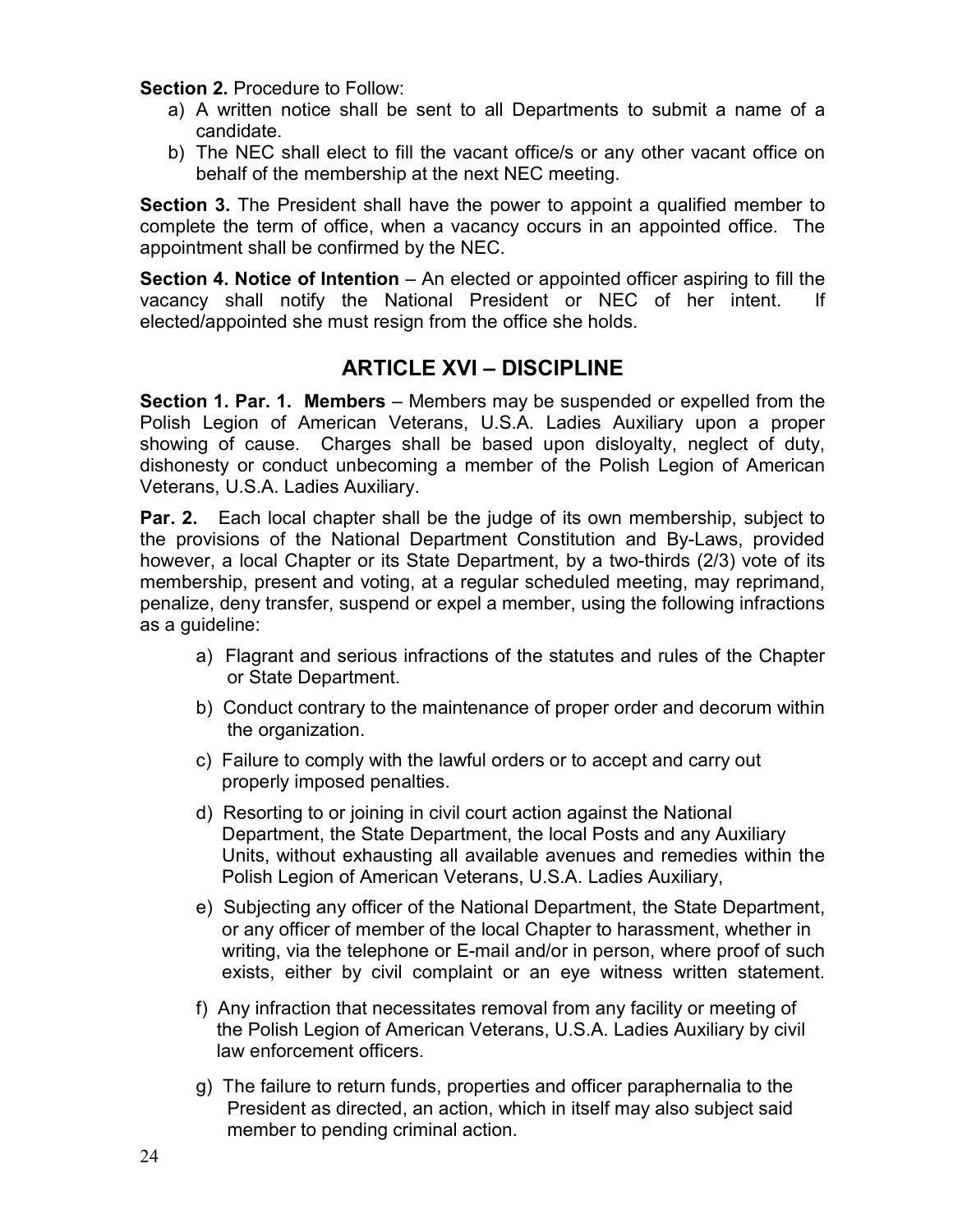h) Adding to the existing problems by contributing to and/or supporting any offenses of an accused or disciplined member.

Section 1. Par 3. Any member subject to discipline under the guidelines of Sec. 1. Par. 2 of this ARTICLE may be denied transfer from one Chapter to another. Information concerning the reason for such denial and the circumstances that precipitated it, shall be directed in writing, to other respective Auxiliary Units within the State Department. A copy of such shall be directed to the National Department.

Section 1. Par. 4. Any member, expelled in accordance with the provisions of this ARTICLE and the guidelines of its Sec. 1 Par. 2 shall forfeit all rights and privileges, be permanently removed from the active membership rolls and be barred from any further associations of any nature with this organization.

**Section 1. Par. 5.** Any member who has been suspended or expelled has the right to appeal to her State Department or State Department Convention, according to the provisions in the Constitution or By-Laws of that particular State Department. The decision of the State Department shall be final.

Section 2. Disciplinary rules relating to local Chapters shall be prescribed and administered by their State Department. Decisions of State Departments in this respect may be appealed by an affected Chapter to the National Department. The decision of the National Department shall be final.

Section 3. The National Department, after notice and hearing before a subcommittee duly appointed for that purpose, may cancel, suspend or revoke the Charter of any State Department for good and sufficient cause to it appearing. In the event of such action the National Department is empowered to take over the operation of the Department, but is bound by the Constitution and By-Laws thereof. At the next Department Convention, new Department officers must be elected to carry on the work of that Department.

## ARTICLE XVII – AWARDS AND DECORATIONS

Section 1. Awards and Decorations – established from time to time by the National Convention shall be awarded according to the procedures established for that purpose.

Section 2. Outstanding Work – National Department shall issue a citation to chapters for outstanding work on the recommendation of the State Department, to be given at a State Convention.

Section 3. Par 1. Merit Pin (Highest PLAVA award) - May be awarded to a member for outstanding service by a Chapter, State or National Department.

**Par. 2.** A recommendation must be sent to the State Department who then will forward it to the National Department. Chapters without a State Department should send directly to the National Department. (One time only award.)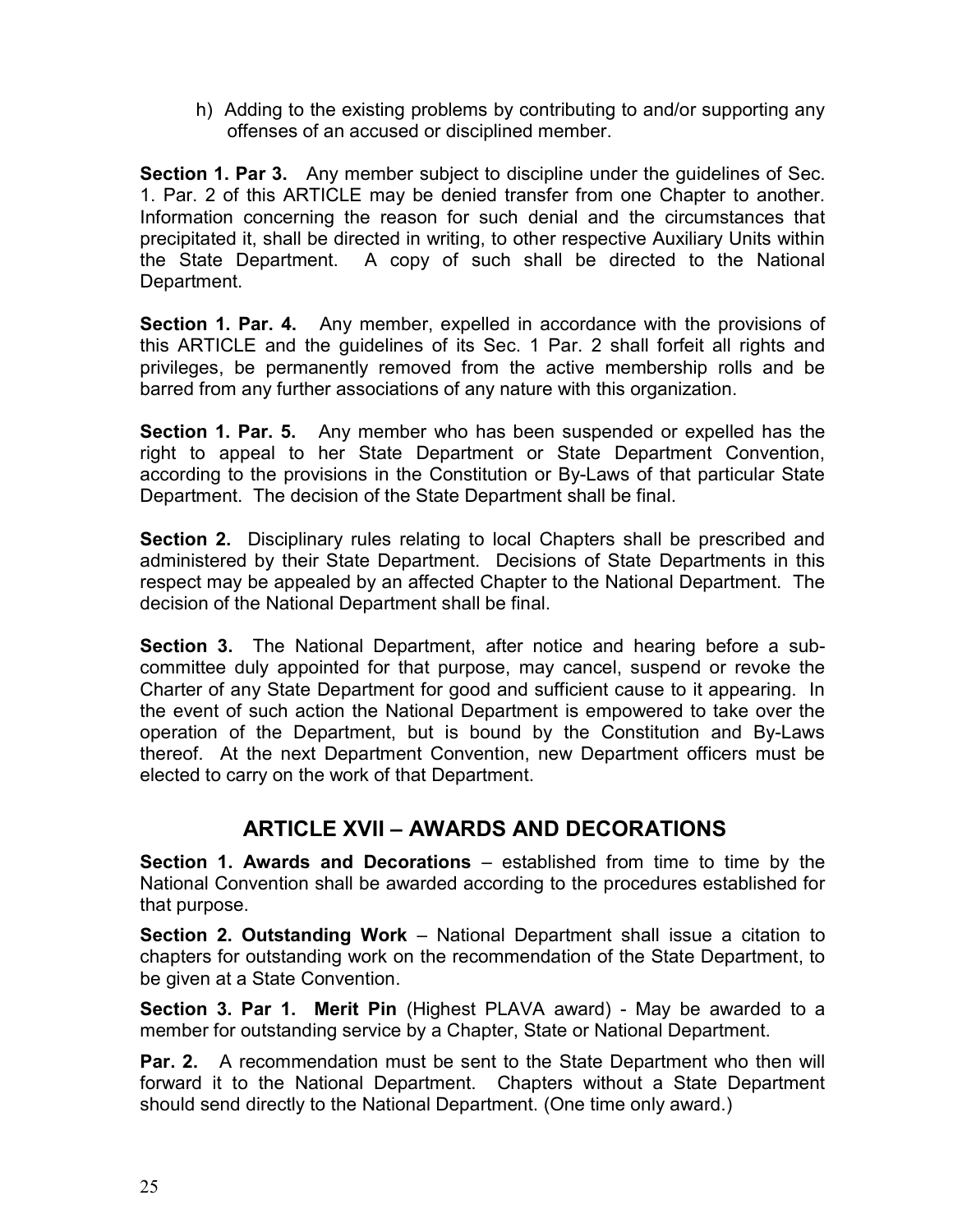Section 4. Anniversary – National Department shall issue a monetary gift to the State Department or Chapter on the  $25<sup>th</sup>$  and/or  $50<sup>th</sup>$  Anniversary. Beginning at 55 years and thereafter every five (5) years a monetary gift and certificate will be presented. A letter from the State Department President must be submitted to the National President at least thirty (30) days prior to the anniversary date.

## ARTICLE XVIII – REGALIA

Section 1. Par. 1. Past Presidents – Past National Presidents, Past State Presidents and Past Chapter Presidents ONLY are permitted to wear caps with the word PAST on them.

**Par. 2.** Official organization caps colors shall be: gold for National, white for State and navy blue with red braid for Chapters. The logo patch with the white background shall be used.

Par. 3. The official cap to be worn hereafter shall be the ARMY WAC style cap.

Section 2. Par. 1. Uniform – Official uniform shall be a white tailored dress or skirt and blouse (no sleeveless), white shoes (NO HIGH HEELS OR OPEN TOE SANDLES), muted hose, white gloves, cap and cape or navy blue blazer (blue buttons). (Your cap will distinguish the level you are representing.) Red scarf purchased from Regalia is optional.

Par. 2. Secondary uniform shall be white blouse and slacks with or without a navy blue blazer (blue buttons) white shoes, muted hose, white gloves and cap. No capes are to be worn with slacks. Stud earrings only may be worn.

**Par. 3.** For funeral or memorial service and memorial parades, capes are to be worn down. For other parades, capes are to be worn with right front corner of cape thrown over the right shoulder. ORDER OF MARCH: Official uniforms first, then Secondary Uniforms followed by units in dresses, then slacks.

Section 3. Gold Star Mother Uniform – are standard throughout the Country. They are white capes with gold lining, white caps with letter in gold. Emblem is gold.

Section 4. Logo Patch – shall be worn on the left sleeve of the blouse or blazer halfway between the shoulder and the elbow.

Section 5. Flag Colors – National colors of the flag are blue and gold. State Department colors are blue and white with letters in gold. Chapter colors are navy blue on one side and red with gold letters on the reverse side.

## ARTICLE XIX – NATIONAL CONVENTION – LOCAL ARRANGEMENT COMMITTEE

Section 1. National Convention Corporation (NCC) – shall advize in writing the Department Commander and State President hosting the National Convention in all matters pertinent to the convention.

Section 2. Hosting Department – shall submit to the National Department a suitable location for the veterans and auxiliary delegates, not less than six (6) months prior to the convention.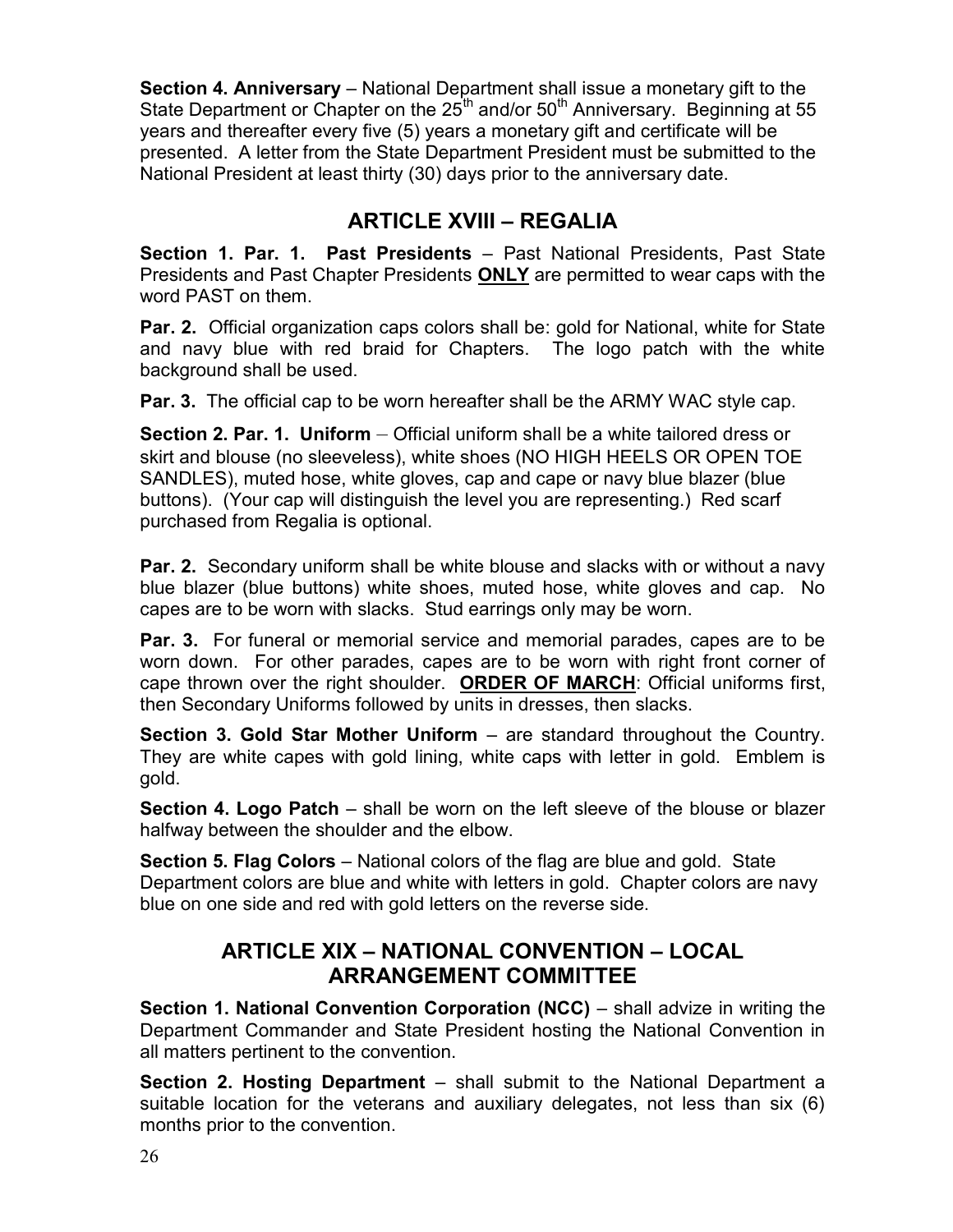Section 3. Local Arrangements Chairman and Committee – The Department Commander with the State President shall appoint a Local Arrangements Chairman and Committees to fulfill the duties as prescribed by the NCC.

Section 4. National President – The National Convention Corporation shall advise in writing the National President in all matters pertinent to the National Convention as it applies to the auxiliary.

Section 5. President's Luncheon – Vice President, as Chairman of the President's Luncheon shall meet with National President to plan and arrange the luncheon.

## ARTICLE XX – AMENDMENTS

**Section 1. Par. 1. By-Laws** – may be amended at any biennial convention by a majority vote with notice to the NEC ninety (90) days prior to the convention.

Par. 2. By-Laws may be amended at any biennial convention without notice by a unanimous vote of voting delegates.

Section. 2 Submission – The proposed amendment shall be submitted to the Recording Secretary in triplicate by:

- a) Chapters and confirmed by the State Department
- b) State Executive Committee (SEC)
- c) National Executive Committee (NEC)

Section 3. Recording Secretary – shall mail the proposed amendments sixty (60) days prior to the convention to the State Departments and members of the NEC.

## ARTICLE XXI – PARLIAMENTARY AUTHORITY

Section 1. Robert's Rules of Order Newly Revised – shall govern all the proceedings of the PLAVA in all cases not provided for in the By-Laws.

## ARTICLE XXII – DAUGHTERS AND GRANDDAUGHTERS

### Section 1. ADMINISTRATION OF THE AUXILIARY.

Par. 1. Membership in the Auxiliary of the Daughter and Granddaughters shall be limited to eligible members as defined under Article XII, Auxiliaries of the By-Laws of the Polish Legion of American Veterans, U.S.A.

**Par. 2.** Eligibility to membership in the Auxiliary is limited to Daughters and granddaughters who are under the age of 16.

Par. 3. The Daughters and Granddaughters Auxiliary shall be self-administered, but nevertheless, shall be governed by the Constitution and By-Laws of the Polish Legion of American Veterans, U.S.A and Ladies Auxiliary.

**Par. 4.** The Daughters and Granddaughters shall be administered and governed by each State Department of the Ladies Auxiliary by rules and regulations, as prescribed herein.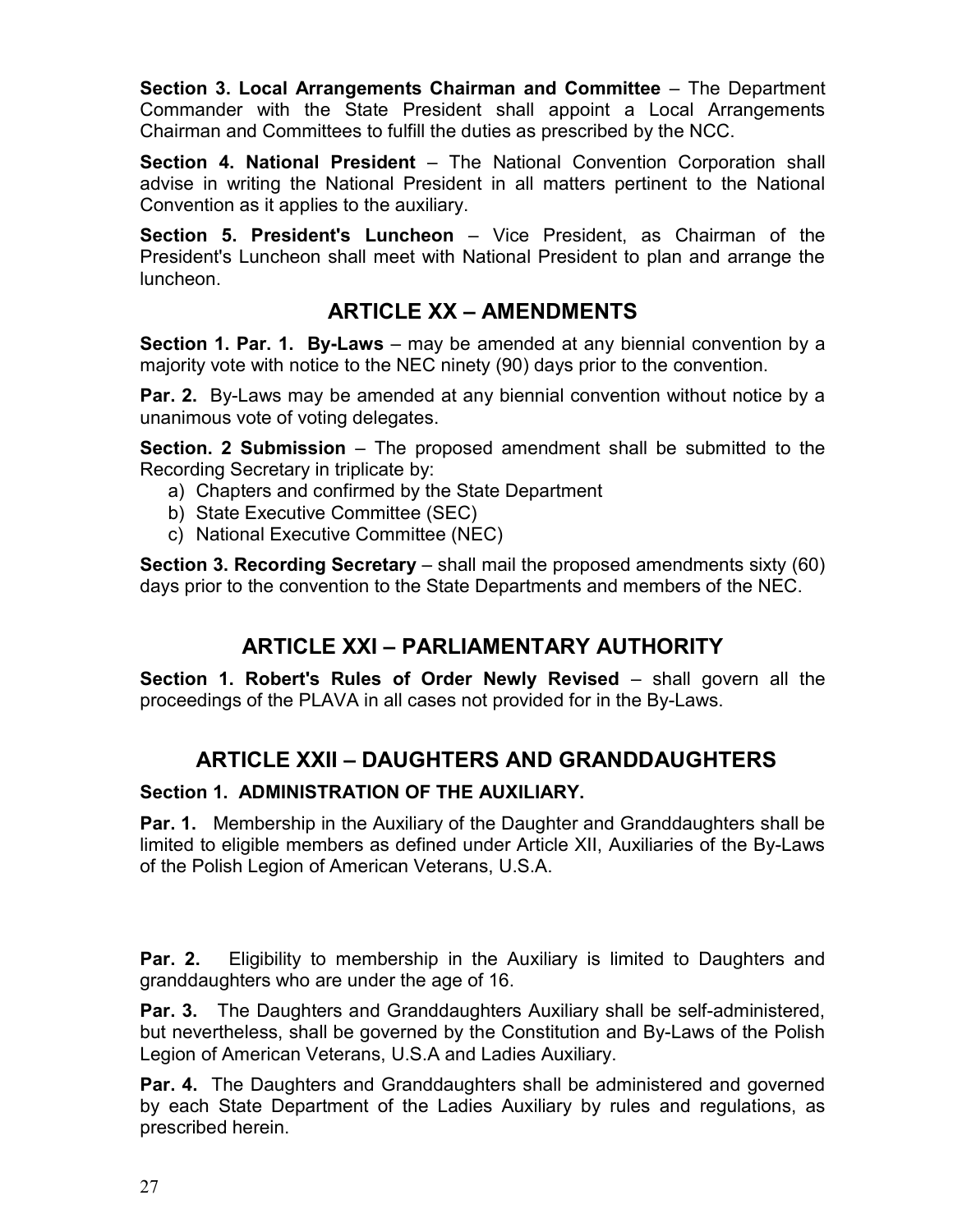#### MANUAL OF CEREMONIES

## Installation of Officers – Funeral Service – Draping of Charter Adopted 1956 National Convention – Detroit, Michigan Reprinted with revisions 1989, 2002

#### OATH ADMINISTERED

- 1. National Convention Chairman is sworn in by the Immediate Past National President.
- 1a. National Convention Delegates are sworn in by the National Convention Chairman.
- 2. State Convention Chairman is sworn in by the National President or the designated National Officer.

2a. State Convention Delegates are sworn in by the State Convention Chairman.

#### Oath of Newly Accepted Members

 I, (Candidate's Name), promise to faithfully abide by the Constitution and Bylaws of the Polish Legion of American Veterans, U.S.A., Ladies Auxiliary, and Chapter No. The conscientiously and willingly perform all orders of my officers and to keep all Legions secrets entrusted to me, so help me God.

#### Oath of Elected or Appointed Officers

 I, (Officer's Name), promise on my honor as a citizen of the United States that I shall faithfully and honestly fulfill the duties of my office in accordance with the letter of the Constitution and By-Laws and all rulings of the National Administration, so help me God.

#### Oath of Convention Delegates

I, (Delegate's Name), having been elected as Delegate to this Convention solemnly swear that I shall conscientiously and willingly perform all the duties of offices entrusted to me and that I shall work for the good of the organization, so help me God.

#### Oath of Convention Chairman

I, (name) National President of Polish Legion of American Veterans Ladies Auxiliary solemnly promise to perform all duties entrusted to me as Chairman of the National Convention, so help me God.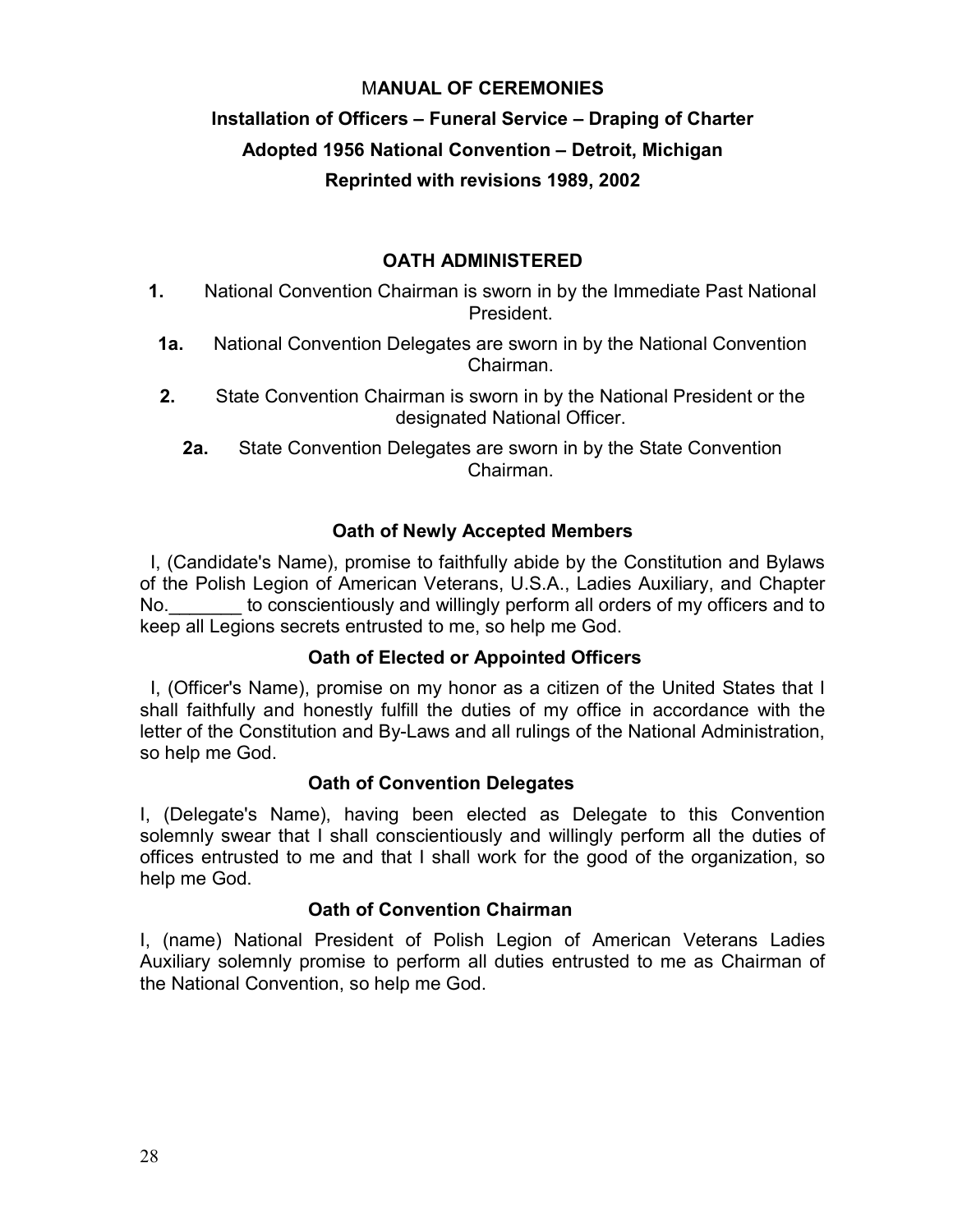#### CEREMONY FOR INSTALLATION OF OFFICERS

Installing Officer: Madam Secretary, will you read the names of the Officers-Elect for the coming year.

(Secretary reads the names.)

**Installing Officer:** Sergeant-at-Arms, will you present yourself at the rostrum. (Sergeant-at-Arms salutes and stands.)

Installing Officer: Sergeant-at-Arms, escort the newly elected Officers, all but the President.

(Sergeant-at-Arms salutes and goes for the Officers bringing them to the rostrum, salutes and stands.)

Installing Officer: Sergeant-at-Arms, will you escort the newly elected President. (Sergeant-at-Arms salutes, brings President in center front of Officers, salutes and stands at end of line.)

Installing Officer: Officers-Elect, you have been chosen to fill important offices in your Auxiliary. It is necessary that the duties of your position be intelligently discharged. Are you willing to assume the duties of the office to which you were elected, and do you promise to perform the same to the best of your ability?

Officers: I do.

Installing Officer: (2 raps of the gavel) Assembly please rise. (To the newly elected officers): You will raise your hand and repeat after me:

"I, (Officer's Name), promise on my honor as a citizen of the United States that I shall faithfully and honestly fulfill the duties of my office in accordance with the letter of the Constitution and By-Laws and all rulings of the National Administration, so help me God."

Sergeant-at-Arms, you will escort the Officers to their respective stations, all but the President, escort her to my right. (Sergeant-at-Arms salutes and carries out the order)

Installing Officer: To you, Madam President, is entrusted a very sacred duty, that of teaching and protecting the principles of the Polish Legion of American Veterans, U.S.A., Ladies Auxiliary throughout your entire Department (Chapter). You are more than the presiding Officer for meetings. You are guided by the Bylaws and by the decisions of the Department (Chapter) as a body the failure or success is largely on your shoulders. To you I extend the congratulation from all of us here and I wish you well as you assume the responsibilities of your office.

Installing Officer: I now declare the Officers of the Polish Legion of American Veterans, U.S.A., Ladies Auxiliary and all ally installed . (Installing Officer hands the gavel to the new President and sits down.)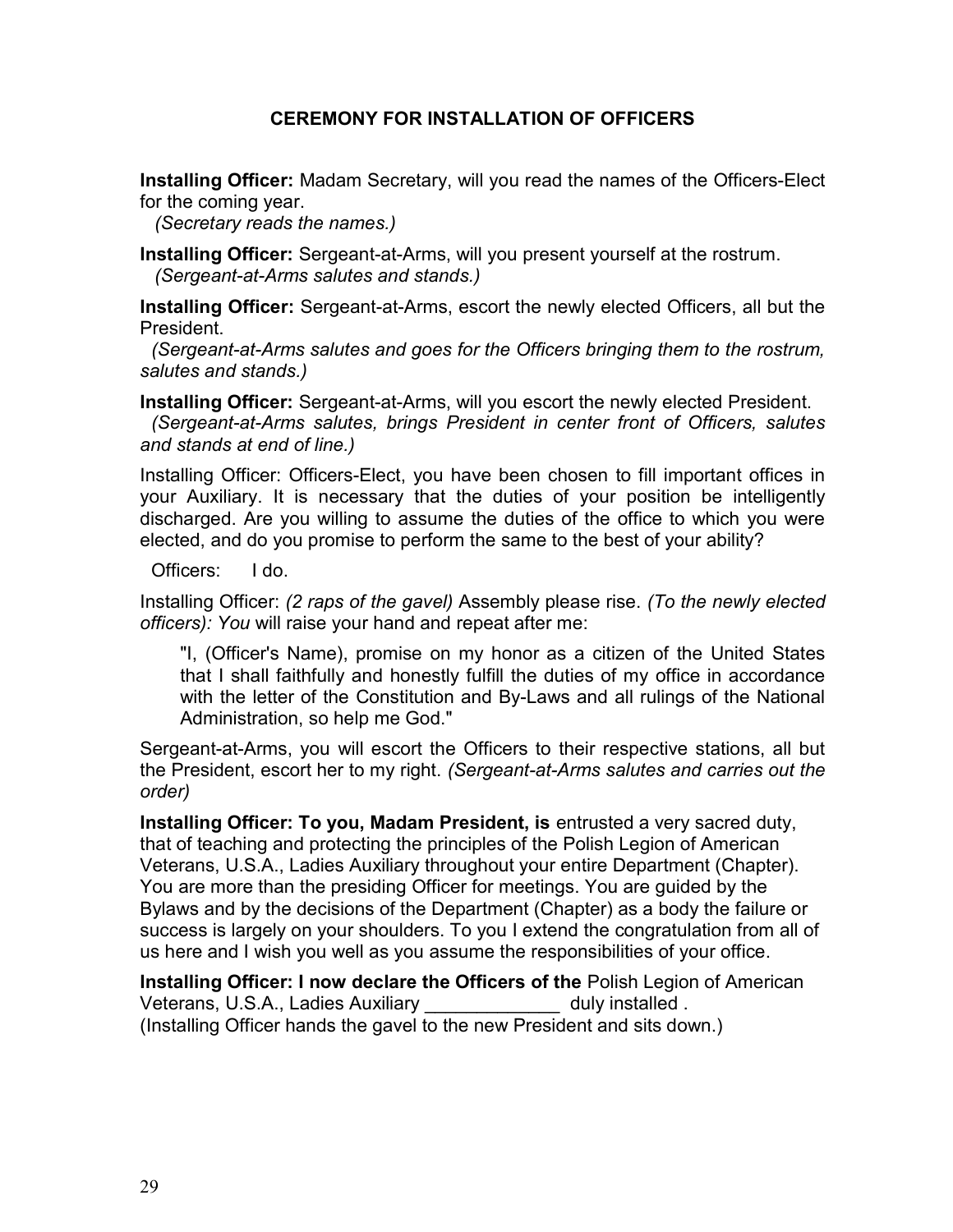#### FUNERAL SERVICE FOR AN AUXILIARY MEMBER

#### The American Flag and Chapter Banner stand by the coffin throughout the entire wake.

At the Wake Service the evening before burial. (Suggested by the National Chaplain).

President: We have assembled here this evening for a final tribute to our departed member (Name). Welcome her, 0 Lord, into your kingdom as well as all who have left this world in your friendship. Have mercy on her, 0 Lord, and comfort the bereaved. Amen.

**Vice-President:** (Carrying flowers) I place these flowers upon (Name) in memory of her devotion and loyalty as an Auxiliary member. May we always remember her in our thoughts and prayers. May the Almighty Father, our eternal God who has called her to Himself, grant her light, happiness and peace. Eternal rest grant to her, 0 Lord, and let perpetual light shine upon her. Amen.

#### Optional ritual for past State or National Presidents at the Wake Service:

The Department of (Name) Ladies Auxiliary is gathered here this evening for a final tribute for our past State/National President (Name). As a faithful member and Officer of the Polish Legion of American Veterans, U.S.A., Ladies Auxiliary, we appreciate and will always remember her leadership. With bowed heads in reverence, let us not forget the good she has accomplished for God and for our organization. May the choir of angels lead her into paradise where every tear will be wiped away and where there is no sickness, sorrow or pain but only peace and happiness. We salute you, (Name), and may you enjoy the fruits of your labors in heaven. Amen.

Eternal rest grant unto her, 0 Lord and let perpetual light shine upon her. May her soul and the souls of all the faithful departed through the mercy of God, rest in peace. Amen.

#### At the cemetery, after the clergyman completes his/her prayers. A designated Officer, at the head of the casket, recites one of the following tributes/prayers.

As we gather here to bid a temporary farewell to our Auxiliary member (Name) we commend her soul to the Lord. Eternal God, our heavenly Father may she live forever with all the Saints in the light you promised to Abraham and to all his descendants in faith. 0, Lord, we offer you our humble prayers for the soul of your faithful servant (Name). May she rest in peace and live forever with you in heaven. Amen.

I. Old Testament Readings:

1. The second book of Maccabees Chapter 12, Verses 43-46

2. Psalm 23: "The Lord is My Shepherd."

II. New Testament Reading:

The First Letter of John Chapter 3, Verses 1-2

III. The Lord's Prayer

In conclusion, the President places a flower on the casket followed by the other Chapter members.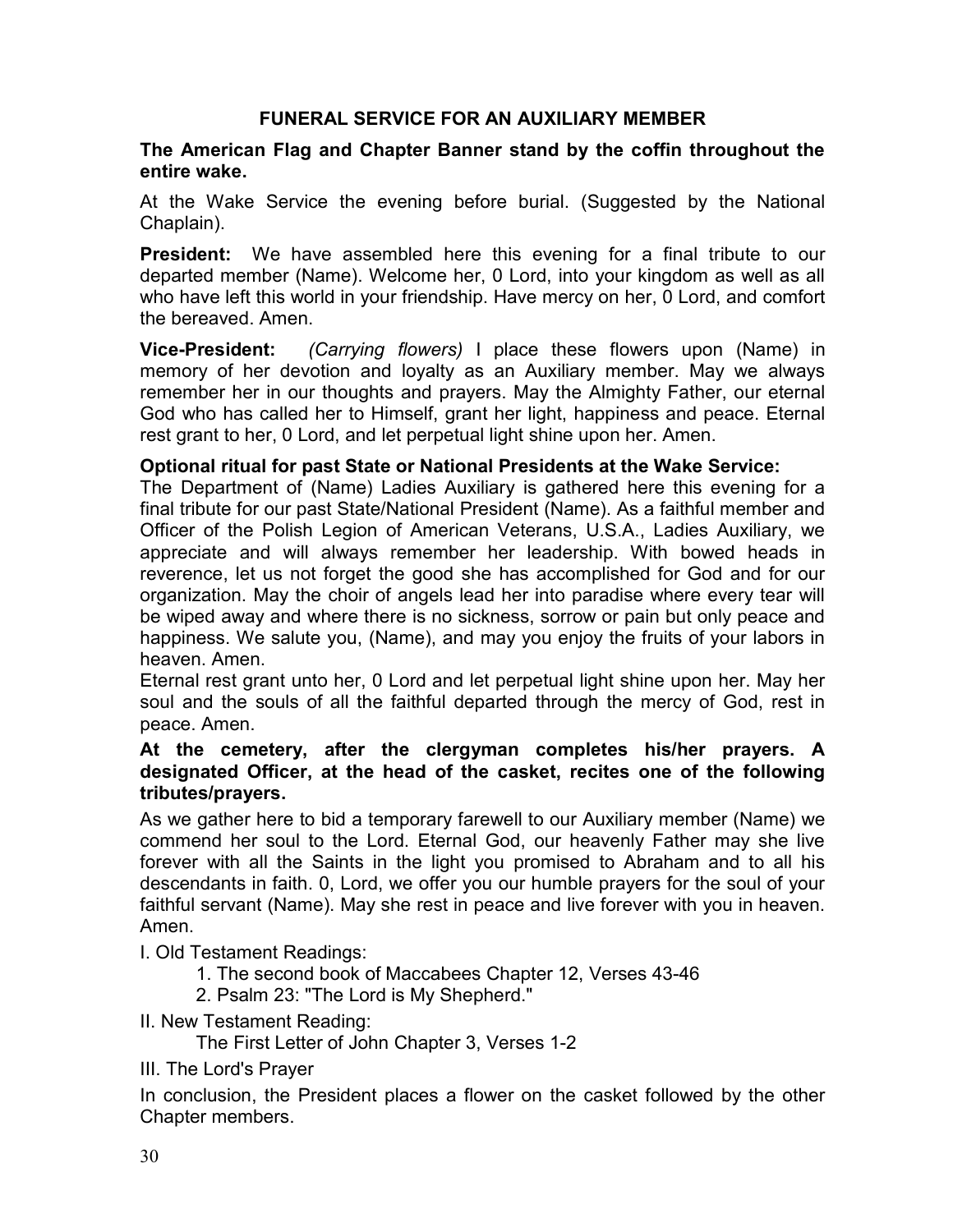#### SUGGESTED FUNERAL SERVICES FOR A GOLD STAR MOTHER

The evening before the funeral these services are conducted at the casket of the deceased Gold Star Mother.

Members of the Gold Star Mother Chapter form the first row of a semi-circle at the casket.

Gold Star Mother President:

In sympathy and sorrow we have convened here this evening, in the presence of the mortal remains of (Name), an esteemed Gold Star Mother, to pay homage and to voice our gratitude. God in His Wisdom and mercy saw fit to call her to her eternal reward, and we have gathered here to bear witness to her task well done and to implore the Almighty God to judge her work in the kindliest light of His love and mercy.

We the Gold Star Mothers of the Polish Legion of American Veterans, U.S.A., Ladies Auxiliary bid fond farewell to a fellow member who made the supreme sacrifice, a son's life to preserve the freedom of our land. We feel that her sacrifice has not been in vain. Just as the sacrifice of the Blessed Mary brought us to the Resurrection, so too may this Gold Star Mother's sacrifice cause us to rise to a higher and better level of human conduct. We salute you (Name), and commend you into the hands of Almighty God, praying that His eternal light may shine upon your soul.

Gold Star Mother President and Members:

"Our Father who art in heaven, hallowed be Thy Name, Thy kingdom come, Thy will be done on earth as it is in heaven. Give us this day our daily bread and forgive us our trespasses as we forgive those who trespass against us, lead us not into temptation but deliver us from evil," Amen.

"Hail Mary full of grace, the Lord is with Thee, blessed art Thou among women and blessed is the fruit of Thy Womb, Jesus. Holy Mary, Mother of God, pray for us sinners, now and at the hour of our death." Amen.

"Eternal rest grant to her, 0 Lord, and may perpetual light shine upon her."

"May the soul and the souls of all the faithful departed rest in peace. Amen"

Members of the Gold Star Mothers Chapter place yellow flowers by the body of the deceased.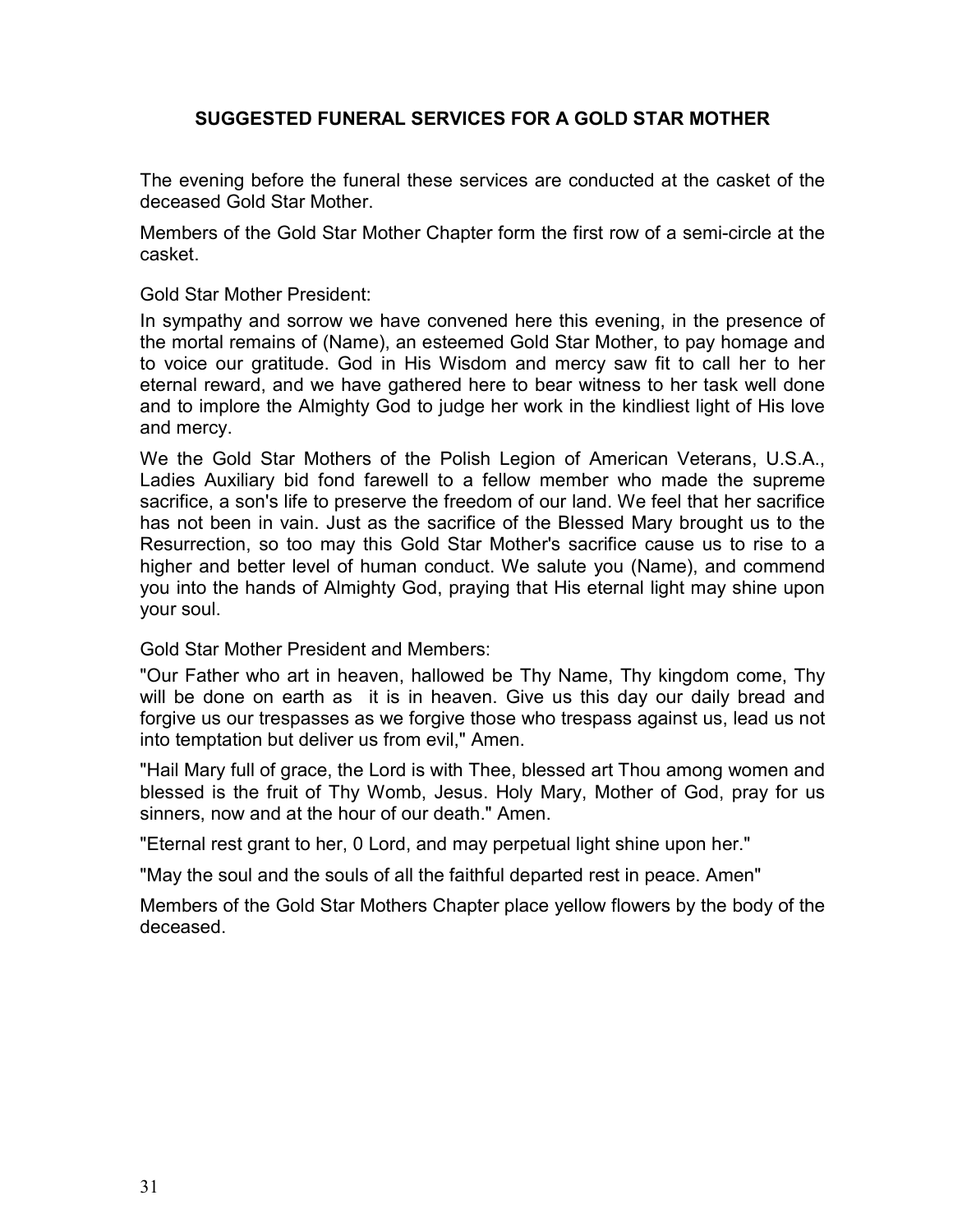#### RITUAL FOR DRAPING OF THE CHARTER

General Instructions:

 1) Draping ceremonies will take place at a regular meeting just before new business.

 2) The charter is usually hanging in the meeting room low enough to reach it or place a chair to help you reach it (charter is draped for 30 days).

3) If possible, music should be played softly during ceremony.

Procedure:

President: It is my sad duty to inform you of the untimely passing of one of our members, (Name). We will proceed to drape the charter.

The Vice-President and Chaplain come to the rostrum and together with the President march to the charter, President with black drape over her left arm, Vice President with candle (lit) and Chaplain with book. The Vice President and Chaplain will take their places on either side of the charter, the President in center. When Officers are in position, the President steps in front of the charter and proceeds with the draping.

President:

"No one hears the door that opens – When they pass beyond our call Soft as loosened leaves of roses – One by one our loved ones fall."

It is my solemn duty to drape our charter in memory of our beloved member (Name).

President steps back. Chaplain advances forward a few steps.

Chaplain: "There is no death. Life is full of mysteries until the God of Love opens the portals of His Kingdom and bids each passing soul a glorious welcome into its Eternal Home.

"Nothing can take away the love that hearts hold dear, fond memories linger and remembrances keep you near.

"Sweet be their rest and gentle their sleeping, God's way is best, they are in His keeping."

Chaplain steps back to original position. President walks first, others follow to the rostrum.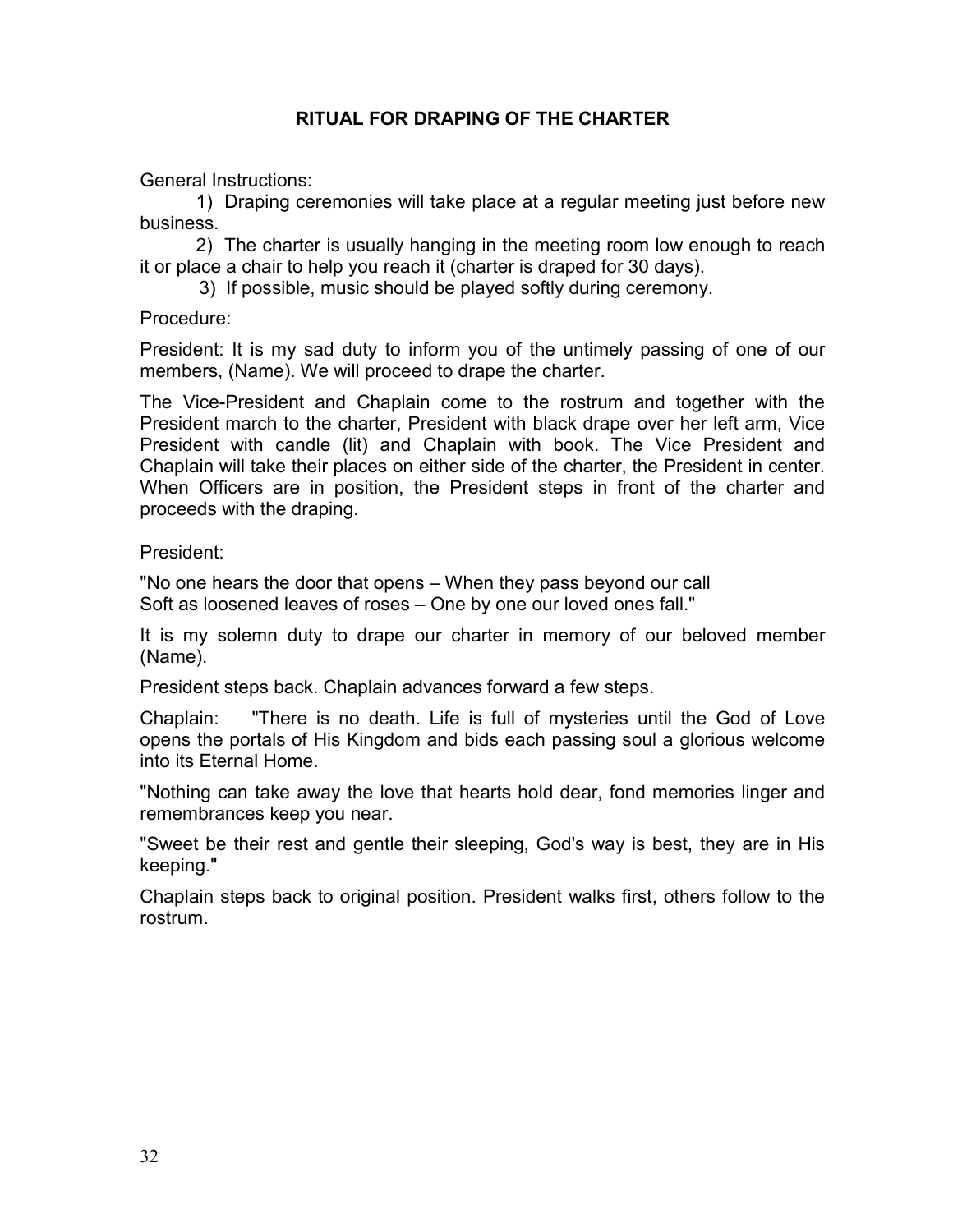## PROCEDURE FOR CONDUCTING A MEETING

The Auxiliary meeting shall be opened promptly at the designated time in the following manner.

The President shall arrive at the place of meeting ahead of time to see that everyone and everything is in readiness for the meeting.

- 1. As President of the Polish Legion of American Veterans, U.S.A., Ladies Auxiliary, I call this meeting to order. The assembly will rise.
- 2. Sgt. at Arms: Present the colors.
- 3. You shall join me in pledging allegiance to the Flag
- 4. We will now stand in silence for 30 seconds in memory of our departed heroes.
- 5. You will now join me in the Preamble to the Constitution of the Ladies Auxiliary.
- 6. Chaplain will invoke the blessings of God.
- 7. Raps gavel 2 times. Assembly sits down.
- 8. We will now have the roll call of officers.
- 9. Secretary will read the minutes of the previous meeting.
- 10. You have heard the reading of the minutes of the previous meeting, are there any corrections or additions?
- 11. Secretary will read the correspondence.
- 12. Report of Officers.
- 13. We will now have the Treasurer's Report.
- 14. Are there any questions? The financial report is filed for audit on motion of and seconded.
- 15. Report of Committees: Special Committees are automatically dissolved when the special work assigned to them is finished and a final report is rendered.
- 16. Unfinished Business: The President should know if there is unfinished business.
- 17. New Business: The chair or any member may introduce new business.
- 18. For the Good of the Organization.
- 19. Adjournment: Motion must be given and seconded to adjourn.
- 20. If there is no further business to be brought before the meeting, we shall proceed to adjourn.
- 21. Closing Prayer of Choice.
- 22. Retire the Colors.
- 23. Color bearers and guards take the colors from their stands and the American Flag crosses over to the right, banner to the left, and proceed to the back of the room.
- 24. I now declare the meeting of the Ladies' Auxiliary, and adjourned.
- 25. The President gives one rap of the gavel to indicate dismissal.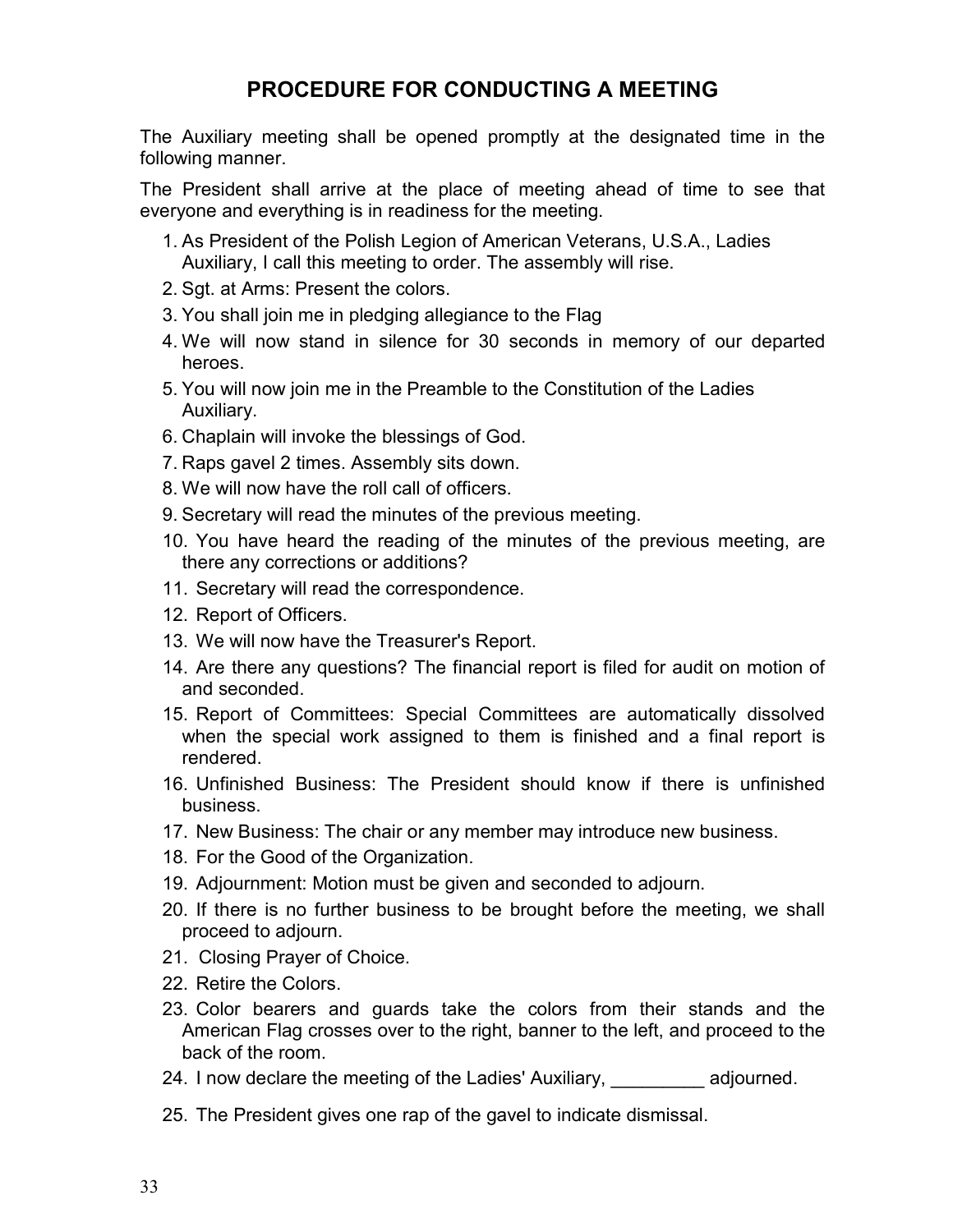#### GENERAL INSTRUCTIONS

- 1) The meeting of the Ladies Auxiliary shall be conducted with the solemnity befitting the dignity of our organization.
- 2) No one shall be admitted during the opening or closing of an Auxiliary meeting.
- 3) Members in crossing the meeting hall shall be careful never to pass between the flags and the stations of the president.
- 4) With the advancement or retirement of the colors, the presiding officer shall call members to salute, which shall be given by placing the right hand over the heart. The salute shall prevail until terminated by one rap of the gavel.
- 5) Color bearers and guards are in the rear of the hall at the opening of every meeting. When president calls to present the colors, the color bearers and guards march to the rostrum, the American Flag always on the right as the colors come in the room. When you reach the rostrum the American flag c crosses over to the left and the banner to the right and place flags in stand. The American flag is always on the right side of the President as she faces the assembly.
- 6) In pledging allegiance to the flag, nothing is held in the hands. Members stand placing the right hand over the heart and hold this position until the end. The hand is dropped to the side after the words, "Justice for All".
- 7) When the National Anthem is played and the flag is displayed, the regular "Salute to the Flag" shall be given which woman render by placing their hand over their heart facing the flag. If the flag is not displayed, all present should stand and face toward the music.